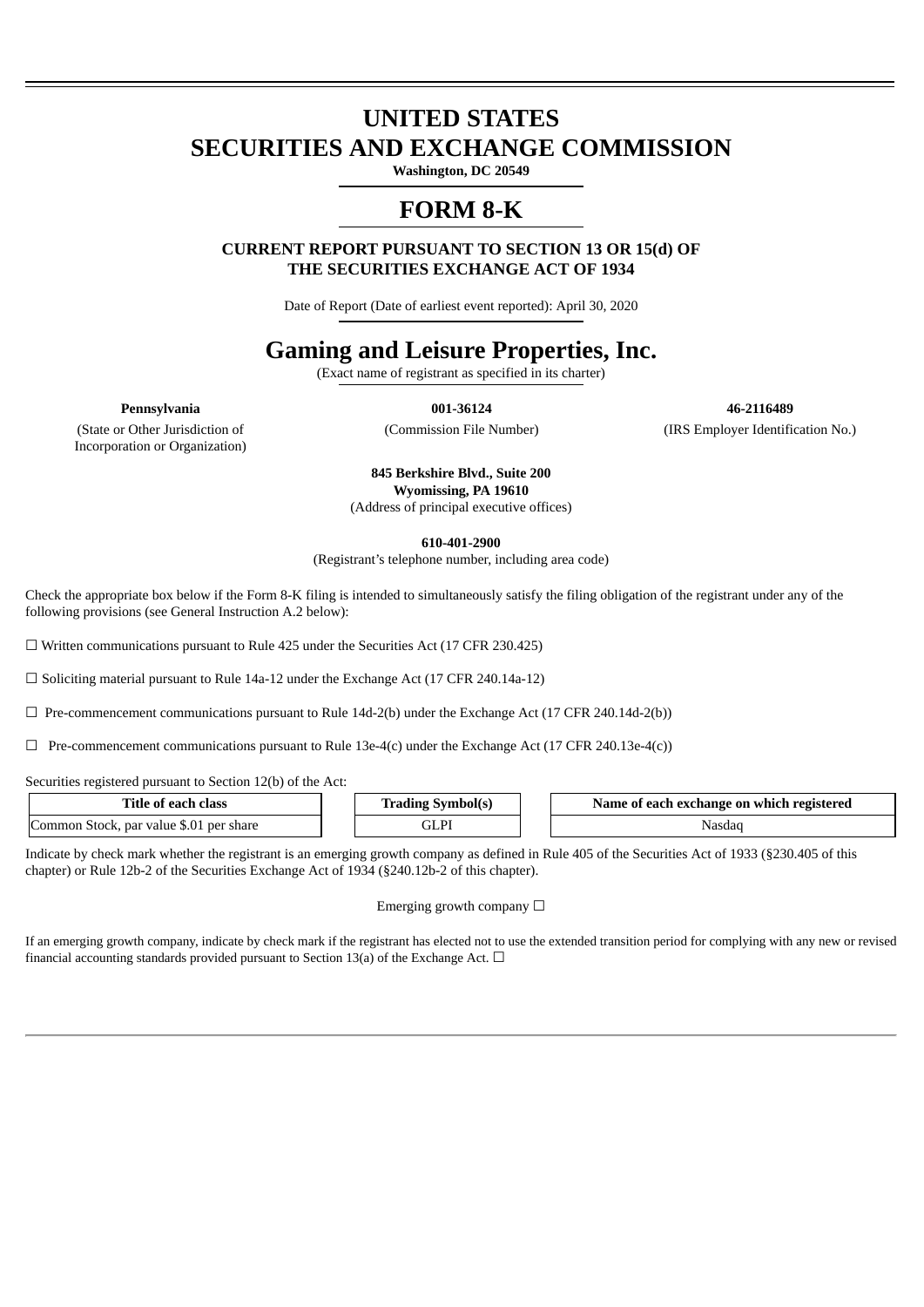#### **Item 2.02. Results of Operations and Financial Condition.**

On April 30, 2020, Gaming and Leisure Properties, Inc. issued a press release announcing its financial results for the three months ended March 31, 2020. A copy of the press release is attached hereto as Exhibit 99.1 and incorporated herein by reference.

The information in this Current Report on Form 8-K, including Exhibit 99.1, is being furnished pursuant to Item 2.02 and shall not be deemed to be "filed" for the purposes of Section 18 of the Securities Exchange Act of 1934, as amended (the "Exchange Act"), or otherwise subject to the liabilities of that section and shall not be incorporated by reference into any filing under the Securities Act of 1933, as amended, or the Exchange Act, except as shall be expressly set forth by specific reference in such filing.

# **Item 9.01. Financial Statements and Exhibits.**

(d) **Exhibits**

| Exhibit<br><b>Number</b> | <b>Description</b>                                                                                            |
|--------------------------|---------------------------------------------------------------------------------------------------------------|
| 99.1                     | <u>Gaming and Leisure Properties, Inc. Earnings Press Release, dated April 30, 2020</u>                       |
| 104                      | The cover page from the Company's Current Report on Form 8-K, dated April 30, 2020, formatted in Inline XBRL. |
|                          | * * *                                                                                                         |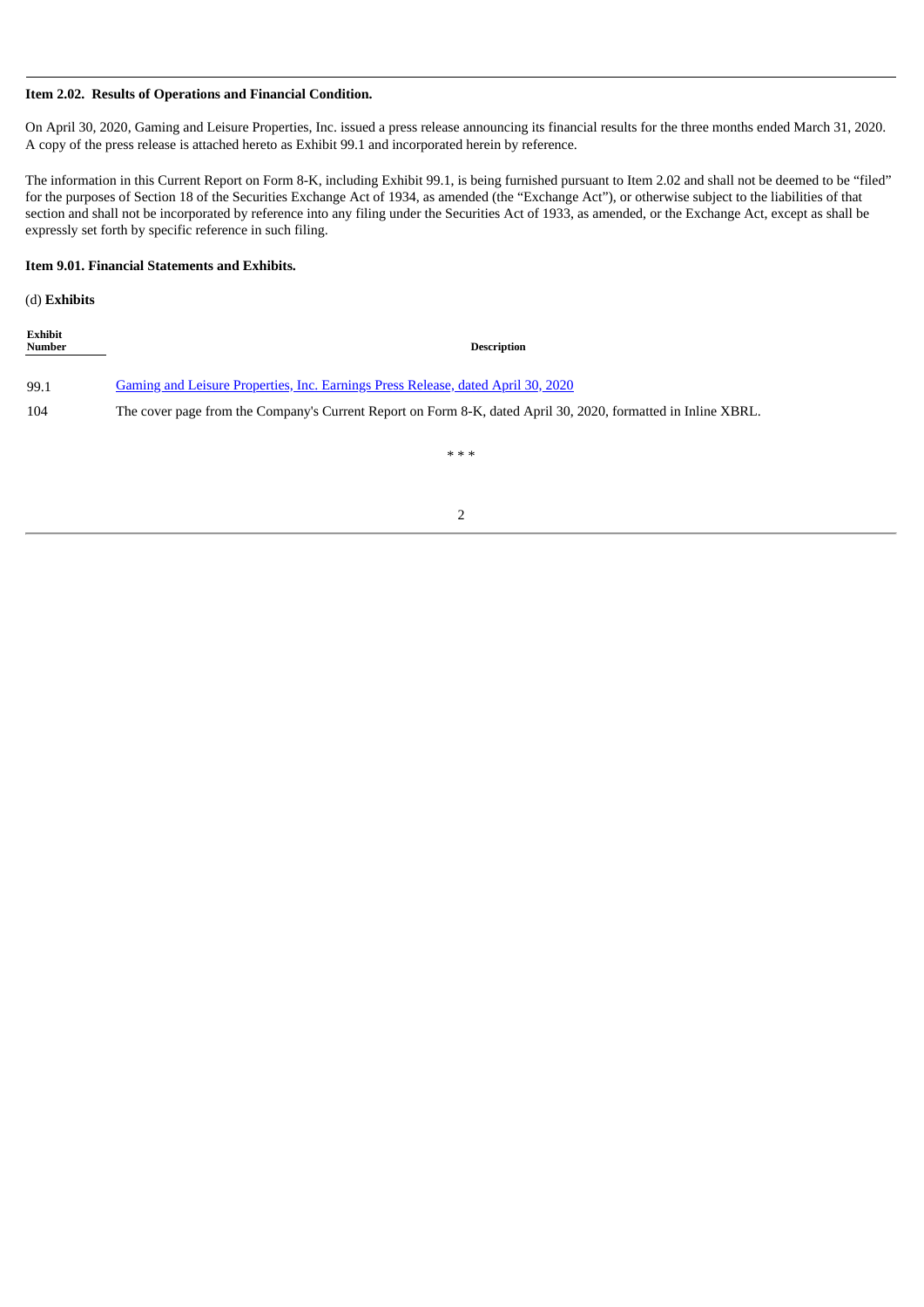# **SIGNATURE**

Pursuant to the requirements of the Securities Exchange Act of 1934, the Registrant has duly caused this report to be signed on its behalf by the undersigned hereunto duly authorized.

Dated: May 1, 2020 GAMING AND LEISURE PROPERTIES, INC.

| By:    | /s/ Steven T. Snyder    |
|--------|-------------------------|
| Name:  | Steven T. Snyder        |
| Title: | Chief Financial Officer |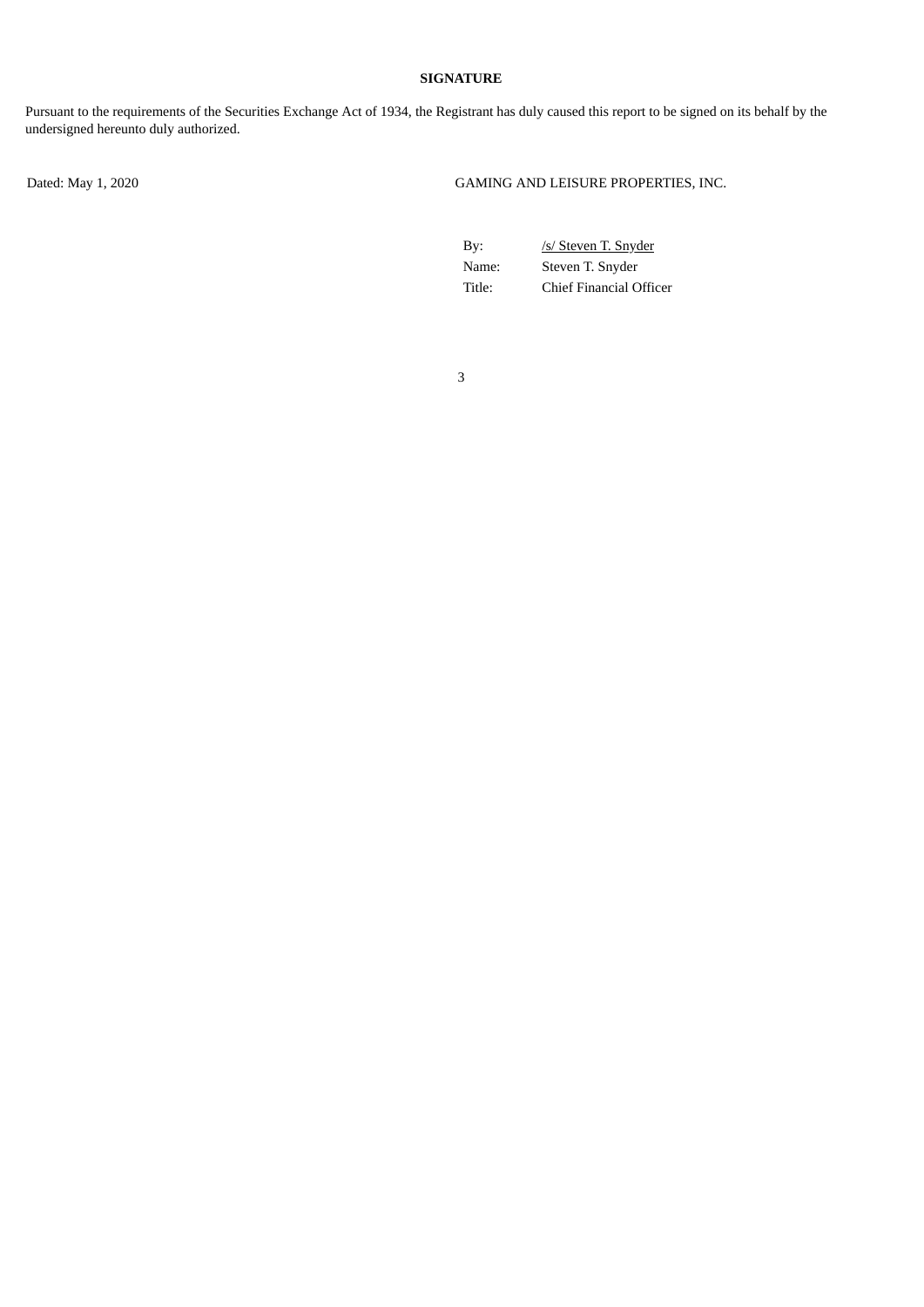<span id="page-3-0"></span>

# **GAMING AND LEISURE PROPERTIES, INC. REPORTS FIRST QUARTER 2020 RESULTS**

# **Provides Update on Initiatives Undertaken to Address the Impact of the COVID-19 Outbreak Declares 2020 Second Quarter Dividend of \$0.60 per Common Share**

**WYOMISSING, PA — April 30, 2020** — Gaming and Leisure Properties, Inc. (NASDAQ: GLPI) ("GLPI" or the "Company") today announced financial results for the quarter ended March 31, 2020.

As a result of COVID-19 all of GLPI's tenant's properties as well as the Company's Hollywood Casino Baton Rouge and Hollywood Casino Perryville (the taxable REIT subsidiaries, or "TRS Properties") were closed in mid-March and their re-openings are subject to factors outside of the Company's control. We have collected cash rent in full for the month of April from all of our tenants other than Casino Queen with whom we are currently negotiating a deferred rent agreement.

Peter Carlino, Chairman and Chief Executive Officer of GLPI, commented, "In the face of the COVID-19 outbreak, GLPI management quickly took several prudent measures to bolster our already strong balance sheet, enhance liquidity, and provide incremental financial flexibility. Although COVID-19 has had an unprecedented impact on our tenants' operations and the national economy at large, the future performance of our national platform of regional gaming real estate remains a critical component of state budgets across the country given their significant generation of gaming and other tax revenues and source of employment. We are well prepared for when the properties in our portfolio re-open and start the process of returning to normalized operations and believe our geographically diversified regional portfolio will play an important role in the recovery process."

#### **Current Updates and Measures Taken to Mitigate Impact of COVID-19 Outbreak**

On April 16, 2020, the Company and certain of its subsidiaries acquired the real property associated with the Tropicana Las Vegas ("Tropicana") from Penn National Gaming, Inc. (Nasdaq: PENN) in exchange for rent credits of \$307.5 million, which is expected to be applied to rent due under the parties' existing leases for the months of May, June, July, August, October and a portion of November 2020 assuming the completion of the Morgantown transaction described below. PENN will otherwise be obligated to continue making cash rent payments to GLPI, including cash rent in April (which was received in full), September, November and December 2020. For financial reporting and debt covenant purposes, the Company anticipates including amounts of non-cash rents as earned in net income, FFO, AFFO, and Adjusted EBITDA. Simultaneous with GLPI's acquisition of the Tropicana, the Company entered into a lease with PENN for the Tropicana with nominal annual rent and PENN will continue to operate the property for two years (subject to three one-year extensions at GLPI's option) or until the Tropicana is sold, whichever is earlier. The lease is a triple net lease relieving the Company from carrying and other costs at the property during the lease term.

Subject to receipt of required regulatory approval, we also expect to complete the acquisition, from PENN, of the land under its gaming facility under construction in Morgantown, Pennsylvania in exchange for \$30.0 million in rent credits. GLPI and PENN also intend to enter into a lease for the Morgantown land which is expected to generate \$3.0 million of initial annual cash rent for GLPI.

The Company granted PENN the exclusive right until December 31, 2020 to purchase the operations of the Company's Hollywood Casino Perryville, in Perryville, Maryland, for \$31.1 million, with the closing of such purchase, provided PENN exercises its option and subject to regulatory approvals, expected to occur during calendar year 2021 on a date selected by PENN with reasonable prior notice to the Company unless otherwise agreed upon by both parties. Upon closing, the Company would lease the real estate of the Perryville facility to PENN pursuant to a lease providing for initial annual rent of \$7.77 million, subject to escalation provisions.

In addition, PENN, plans to exercise the next scheduled five-year renewal options under each of its two master leases with the Company. Also, the terms of the master lease covering PENN's Hollywood Casino at Penn National Racecourse, located in Grantville, Pennsylvania, is expected to be amended to provide the Company with protection from any adverse impact on the lease escalation provisions resulting from decreased net revenues from such facility upon the openings of PENN's Category 4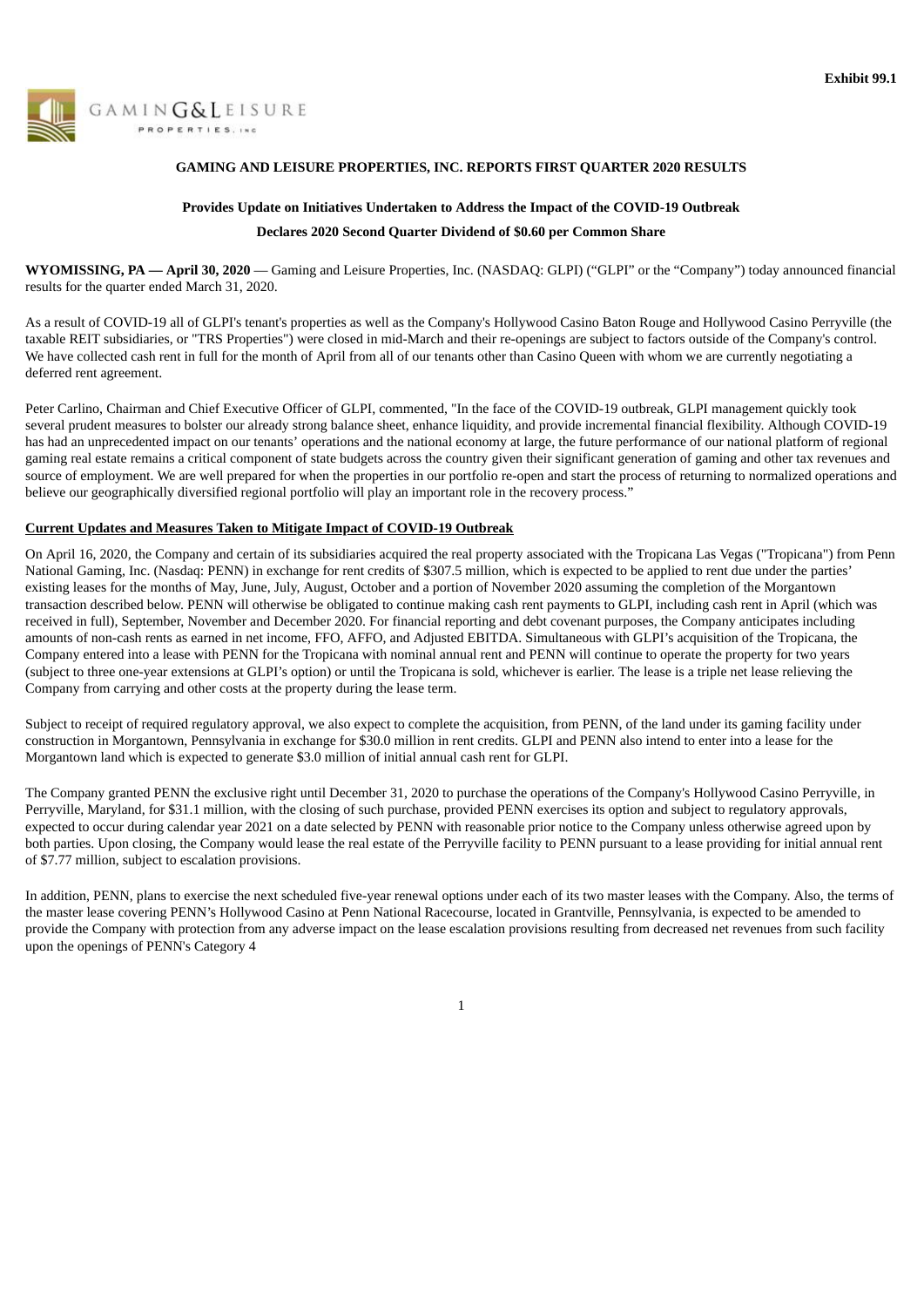facilities. Finally, the Company granted PENN the option to exercise an additional five-year renewal term at the end of the lease term for each of the two master leases subject to certain regulatory approvals.

The transactions with PENN are expected to generate incremental value both through the realization of the underlying value of the real estate in Las Vegas at a future date as well as the yield on the Morgantown lease. This series of transactions with PENN has provided GLPI with greater visibility on intermediate-term rental income through the application of non-cash rent credits while providing PENN significantly greater liquidity to transition back to normalized operations as the economy and the gaming sector re-open.

In light of the nationwide casino closures the Company does not expect any rent escalators for 2020. Our leases contain variable rent which is reset on varying schedules depending on the lease. In the aggregate, the portion of our cash rents that are variable represented approximately 16% of our 2019 full year cash rental income. Of that 16% variable rent, approximately 27% resets every five years which is associated with the PENN master lease and the Casino Queen Master Lease, 42% resets every two years and 31% resets monthly which is associated with the PENN master lease (of which approximately 47% is subject to a floor). Given the closure of all of our properties, the monthly percentage rent in the PENN Master Lease relating to our Columbus, Ohio property was immediately impacted.

The variable rent resets in the Boyd Gaming Corporation (Nasdaq: BYD) Master Lease and the Amended Pinnacle Master Lease are scheduled to reset for the two year period ended April 30, 2020. As a result, we now expect reductions of approximately \$1.5 million and \$5.0 million, respectively, in annual variable rent on these respective leases through April 30, 2022. In addition, the Eldorado Resorts, Inc. (Nasdaq: ERI) Master Lease and the Meadows Lease variable rent resets occur in October 2020. As such, the variable rent resets will be impacted by the duration of the casino closures as well as the properties' post re-opening performance.

Given the uncertainty created by the nationwide spread of COVID-19 and the related efforts to contain the virus, GLPI's focus remains on maintaining a strong balance sheet, liquidity, and financial flexibility through an indefinite period of property closures and an expected lengthy ramp up to normalized operations. As a precautionary measure, during the first quarter of 2020 we fully drew down our revolving credit facility, including borrowing just over \$530.0 million to provide additional near-term liquidity despite the fact that the Company has no debt maturities until April 2021, and reflecting the Company's March 2020 redemptions of all \$215.2 million aggregate principal amount of the outstanding 4.875% Senior Notes due November 2020 and all \$400.0 million aggregate principal amount of the outstanding 4.375% Senior Notes due April 2021 issued by two of the Company's wholly owned subsidiaries. Also, during the 2020 first quarter the Company reached an agreement with its credit facility lenders to allow non-cash rent to be included in its covenant calculations. GLPI comfortably met all of its debt covenant calculations at March 31, 2020. Additionally, based on continuing compliance by all of our tenants with the provisions of their leases, we do not anticipate the need for any additional covenant relief and expect to have ample liquidity.

Finally, between March 31 and April 6, 2020, the Company furloughed approximately 86% of its TRS Properties employees while continuing to fund benefits through May 31, 2020. These actions have reduced the monthly expenses in our TRS Properties to below \$1 million per month.

#### **Financial Highlights**

|                                      | <b>Three Months Ended</b> |             |    |             |  |  |  |  |
|--------------------------------------|---------------------------|-------------|----|-------------|--|--|--|--|
|                                      | March 31,                 |             |    |             |  |  |  |  |
| (in millions, except per share data) |                           | 2020 Actual |    | 2019 Actual |  |  |  |  |
| <b>Total Revenue</b>                 | \$                        | 283.5       | \$ | 287.9       |  |  |  |  |
| <b>Income From Operations</b>        | \$                        | 186.4       | \$ | 170.8       |  |  |  |  |
| <b>Net Income</b>                    | \$                        | 96.9        | \$ | 93.0        |  |  |  |  |
| FFO <sup>(1)</sup>                   | \$                        | 151.2       | \$ | 148.7       |  |  |  |  |
| AFFO <sup>(2)</sup>                  | \$                        | 188.8       | \$ | 183.0       |  |  |  |  |
| Adjusted EBITDA (3)                  | \$                        | 258.8       | \$ | 258.4       |  |  |  |  |
|                                      |                           |             |    |             |  |  |  |  |
| Net income, per diluted common share | \$                        | 0.45        | \$ | 0.43        |  |  |  |  |
| FFO, per diluted common share        | \$                        | 0.70        | \$ | 0.69        |  |  |  |  |
| AFFO, per diluted common share       | \$                        | 0.88        | \$ | 0.85        |  |  |  |  |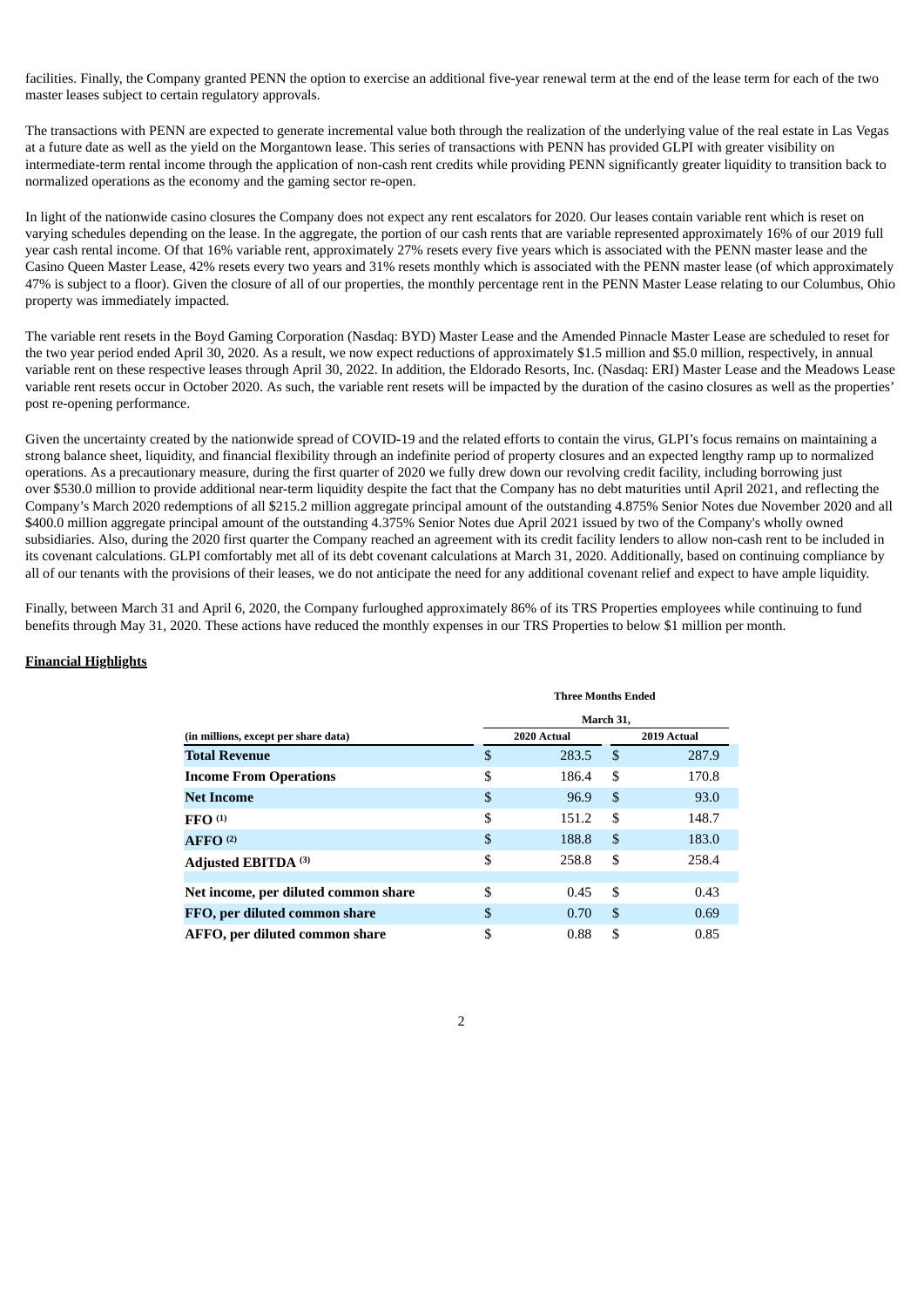(1) FFO is net income, excluding (gains) or losses from sales of property and real estate depreciation as defined by NAREIT.

(2) AFFO is FFO, excluding stock based compensation expense, the amortization of debt issuance costs, bond premiums and original issuance discounts, other depreciation, amortization of land rights, straight-line rent adjustments, losses on debt extinguishment, retirement costs and goodwill and loan impairment charges, reduced by capital maintenance expenditures.

(3) Adjusted EBITDA is net income, excluding interest, taxes on income, depreciation, (gains) or losses from sales of property, stock based compensation expense, straight-line rent adjustments, amortization of land rights, losses on debt extinguishment, retirement costs and goodwill and loan impairment charges.

# **Guidance**

Given the unprecedented impact of COVID-19 on the current operating environment, the need to have a clearer understanding of the interruption to property operations and the undetermined re-opening timeline, the Company withdrew its 2020 guidance on March 23, 2020.

#### **Dividend**

On February 20, 2020, the Company's Board of Directors declared the first quarter 2020 dividend. Shareholders of record on March 6, 2020 received \$0.70 per common share, which was paid on March 20, 2020.

On April 29, 2020, the Company's Board of Directors declared a second quarter dividend of \$0.60 per share of the Company's common stock, consisting of a combination of cash and shares of the Company's common stock. The dividend will be paid on June 26, 2020, to shareholders of record on May 13, 2020. The cash component of the dividend (other than cash paid in lieu of fractional shares) will not exceed 20% in the aggregate, or \$0.12 per share, with the balance, or \$0.48 per share, payable in shares of the Company's common stock. The new quarterly dividend level reflects the impact of the COVID-19 closures on the Company's business and anticipates that the Company's major tenants will continue to fulfill payment of their financial obligations to the Company. Further, it is anticipated that the portion of dividends to be paid in shares will be limited to periods during which non-cash rents are realized by the Company.

The Company expects the dividend to be a taxable dividend to shareholders, regardless of whether a particular shareholder receives the dividend in the form of cash or shares. The Company reserves the right to pay future dividends entirely in cash, and the decision to issue a stock dividend will be made by the Board of Directors on a quarterly basis.

Shareholders will be asked to make an election to receive the dividend all in cash or all in shares. To the extent that more than 20% of cash is elected in the aggregate, the cash portion will be prorated. Shareholders who elect to receive the dividend in cash will receive a cash payment of at least \$0.12 per share. Shareholders who do not make an election will receive 20% in cash and 80% in shares of common stock. The number of shares issued as a result of the dividend will be calculated based on the volume weighted average trading prices of the Company's common stock on the Nasdaq Stock Market prior to the dividend payment date.

An information letter and election form will be mailed to shareholders of record after the record date. Shareholders should review these documents and complete the election form in accordance with the instructions contained therein. Shareholders who hold their shares through a bank, broker or nominee, and have questions regarding the dividend election should contact such bank, broker or nominee, who will also be responsible for distributing to them the letter and election form and submitting the election form on their behalf.

# **Portfolio Update**

GLPI's primary business consists of acquiring, financing, and owning real estate property to be leased to gaming operators in triple-net lease arrangements. As of March 31, 2020, GLPI's portfolio consisted of interests in 44 gaming and related facilities, including wholly-owned and operated Hollywood Casino Baton Rouge and Hollywood Casino Perryville, which are referred to as the "TRS Properties", the real property associated with 32 gaming and related facilities operated by PENN, the real property associated with 5 gaming and related facilities operated by ERI, the real property associated with 4 gaming and related facilities operated by BYD (including one mortgaged facility) and the real property associated with the Casino Queen in East St. Louis, Illinois. These facilities are geographically diversified across 16 states and contain approximately 22.1 million square feet.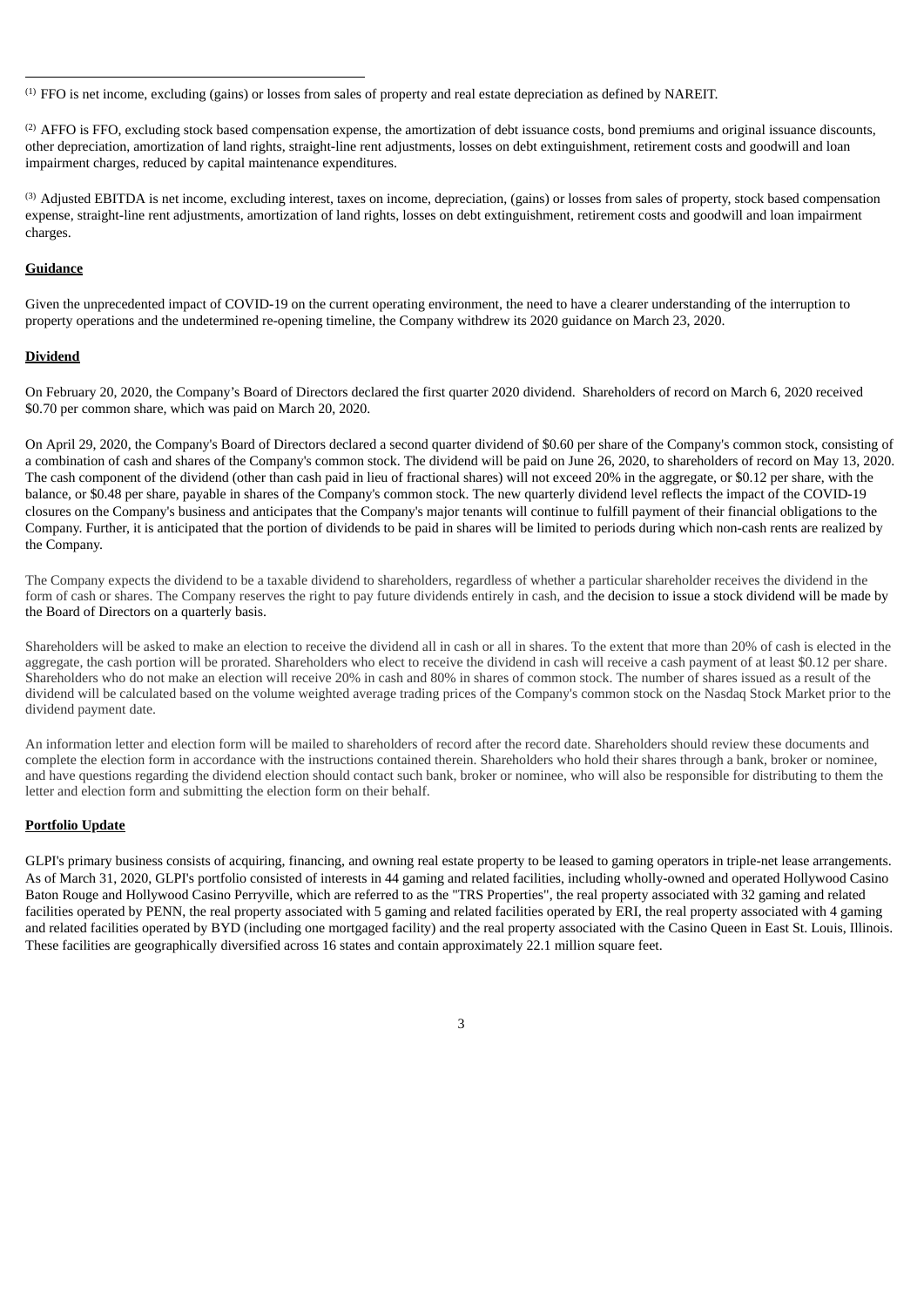# **Conference Call Details**

The Company will hold a conference call on May 1, 2020 at 9:00 a.m. (Eastern Time) to discuss its financial results, current business trends and market conditions.

To Participate in the Telephone Conference Call: Dial in at least five minutes prior to start time. Domestic: 1-877/407-0784 International: 1-201/689-8560

Conference Call Playback: Domestic: 1-844/512-2921 International: 1-412/317-6671 Passcode: 13701955 The playback can be accessed through May 8, 2020.

#### **Webcast**

The conference call will be available in the Investor Relations section of the Company's website at www.glpropinc.com. To listen to a live broadcast, go to the site at least 15 minutes prior to the scheduled start time in order to register, download and install any necessary software. A replay of the call will also be available for 90 days thereafter on the Company's website.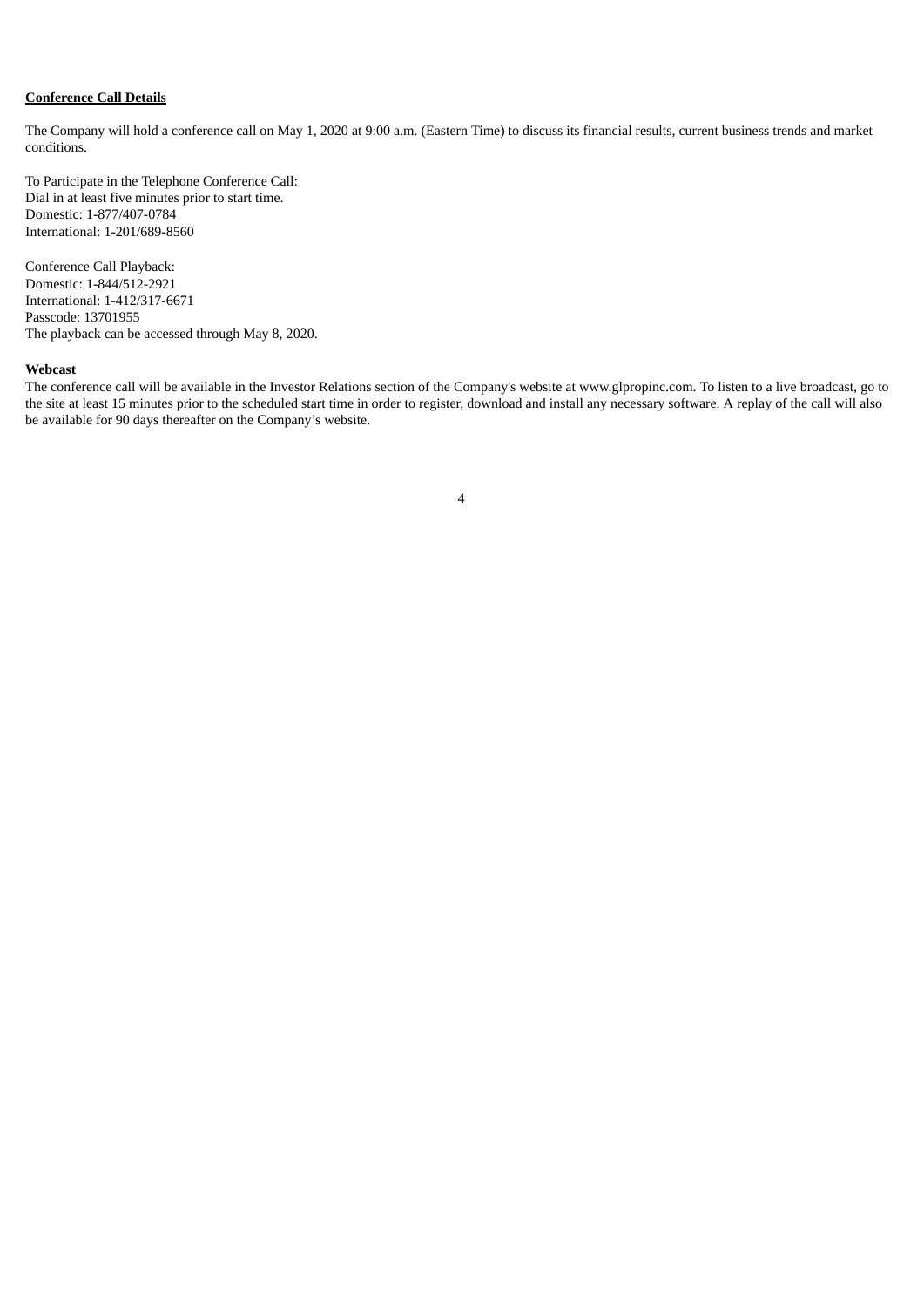# **GAMING AND LEISURE PROPERTIES, INC. AND SUBSIDIARIES Consolidated Statements of Operations**

(in thousands, except per share data) (unaudited)

|                                            | <b>Three Months Ended</b><br>March 31, |    |           |  |  |
|--------------------------------------------|----------------------------------------|----|-----------|--|--|
|                                            | 2020                                   |    | 2019      |  |  |
| <b>Revenues</b>                            |                                        |    |           |  |  |
| Rental income                              | \$<br>249,407                          | \$ | 247,678   |  |  |
| Interest income from real estate loans     | 7,316                                  |    | 7,193     |  |  |
| Total income from real estate              | 256,723                                |    | 254,871   |  |  |
| Gaming, food, beverage and other           | 26,759                                 |    | 32,993    |  |  |
| <b>Total revenues</b>                      | 283,482                                |    | 287,864   |  |  |
| <b>Operating expenses</b>                  |                                        |    |           |  |  |
| Gaming, food, beverage and other           | 16,503                                 |    | 19,022    |  |  |
| Land rights and ground lease expense       | 8,078                                  |    | 9,249     |  |  |
| General and administrative                 | 15,988                                 |    | 17,240    |  |  |
| Depreciation                               | 56,563                                 |    | 58,578    |  |  |
| Loan impairment charges                    |                                        |    | 13,000    |  |  |
| Total operating expenses                   | 97,132                                 |    | 117,089   |  |  |
| Income from operations                     | 186,350                                |    | 170,775   |  |  |
|                                            |                                        |    |           |  |  |
| Other income (expenses)                    |                                        |    |           |  |  |
| Interest expense                           | (72,004)                               |    | (76, 728) |  |  |
| Interest income                            | 196                                    |    | 89        |  |  |
| Losses on debt extinguishment              | (17, 329)                              |    |           |  |  |
| Total other expenses                       | (89, 137)                              |    | (76, 639) |  |  |
|                                            |                                        |    |           |  |  |
| Income from operations before income taxes | 97,213                                 |    | 94,136    |  |  |
| Income tax expense                         | 319                                    |    | 1,126     |  |  |
| <b>Net income</b>                          | \$<br>96,894                           | \$ | 93,010    |  |  |
|                                            |                                        |    |           |  |  |
| Earnings per common share:                 |                                        |    |           |  |  |
| Basic earnings per common share            | \$<br>0.45                             | \$ | 0.43      |  |  |
| Diluted earnings per common share          | \$<br>0.45                             | \$ | 0.43      |  |  |

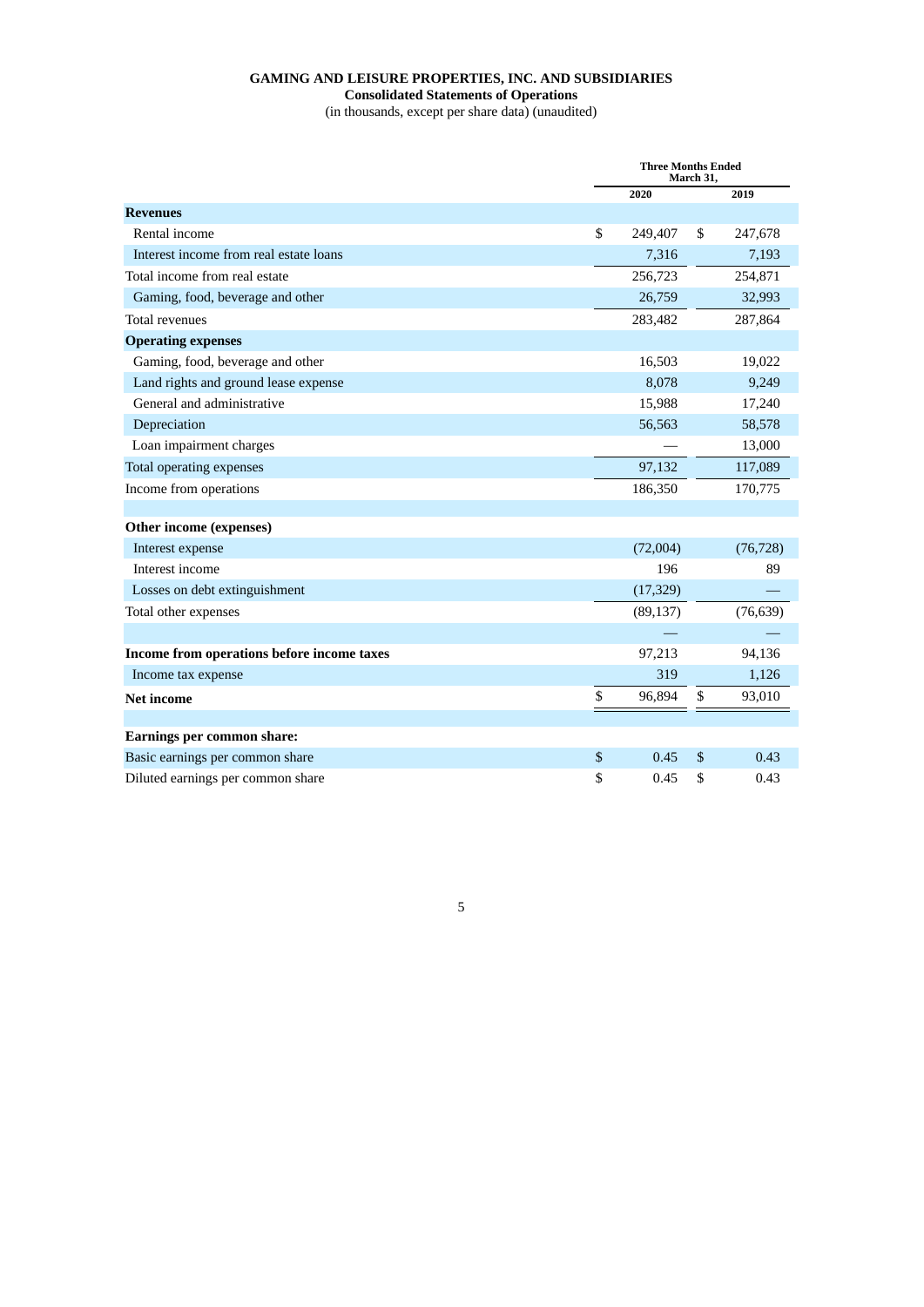# **GAMING AND LEISURE PROPERTIES, INC. AND SUBSIDIARIES**

**Operations**

(in thousands) (unaudited)

|                         | <b>TOTAL REVENUES</b>        |  |         |    | <b>ADJUSTED EBITDA</b>       |  |         |  |
|-------------------------|------------------------------|--|---------|----|------------------------------|--|---------|--|
|                         | Three Months Ended March 31, |  |         |    | Three Months Ended March 31, |  |         |  |
|                         | 2020                         |  | 2019    |    | 2020                         |  | 2019    |  |
| Real estate             | 256,723                      |  | 254.871 | S  | 253.859                      |  | 250,110 |  |
| GLP Holdings, LLC (TRS) | 26,759                       |  | 32.993  |    | 4.954                        |  | 8,309   |  |
| <b>Total</b>            | 283,482                      |  | 287,864 | S. | 258,813                      |  | 258,419 |  |

## **GAMING AND LEISURE PROPERTIES, INC. AND SUBSIDIARIES**

**Current Year Revenue Detail** (in thousands) (unaudited) **Three Months Ended March 31. 2020 PENN Master Lease PENN Amended Pinnacle Master Lease ERI Master Lease and Loan BYD Master Lease and Mortgage PENN - Meadows Lease Casino Queen Lease Total** Building base rent \$ 69,852 \$ 56,800 \$ 15,534 \$ 18,911 \$ 3,953 \$ 2,275 \$ 167,325 Land base rent 23,492 17,814 3,340 2,946 — — 47,592 Percentage rent 20,328 7,942 3,340 2,808 2,792 1,356 38,566 **Total cash rental income \$ 113,672 \$ 82,556 \$ 22,214 \$ 24,665 \$ 6,745 \$ 3,631 \$ 253,483** Straight-line rent adjustments 2,231 (6,318) (2,895) (2,234) 572 - (8,644) Ground rent in revenue  $\begin{array}{cccc} 740 & 1,607 & 1,723 & 421 & - & - & 4,491 \end{array}$ Other rental revenue  $\qquad \qquad \qquad \qquad \qquad \qquad \qquad \qquad 77$   $\qquad \qquad \qquad \qquad$  77 **Total rental income \$ 116,643 \$ 77,845 \$ 21,042 \$ 22,852 \$ 7,394 \$ 3,631 \$ 249,407** Interest income from real estate loans — — 5,701 1,615 — 7,316 Total income from real estate <br>
S 116,643 <br>
S 77,845 <br>
S 26,743 <br>
S 24,467 <br>
S 7,394 <br>
S 3,631 <br>
S 256,723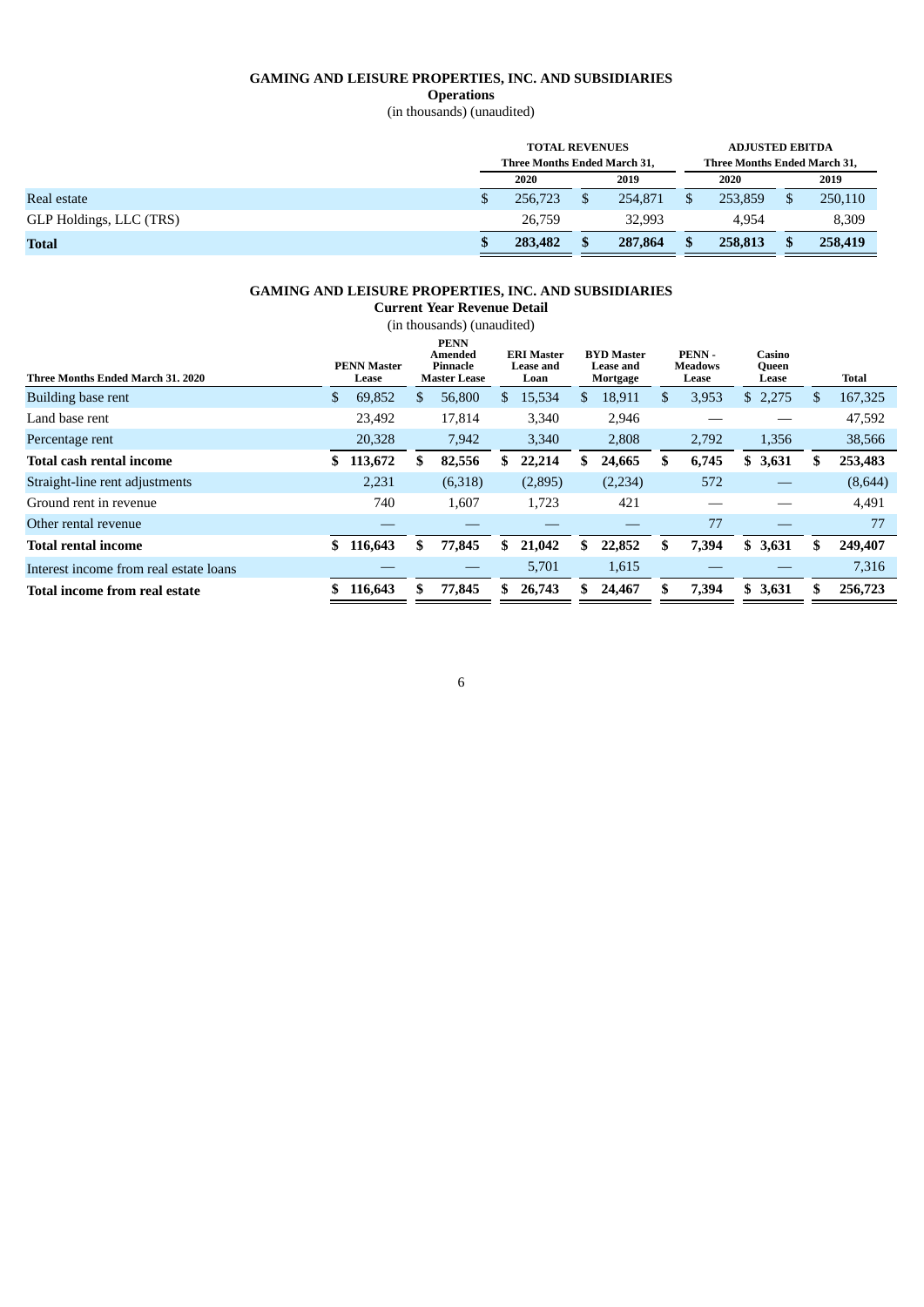# **GAMING AND LEISURE PROPERTIES, INC. AND SUBSIDIARIES General and Administrative Expense** (in thousands) (unaudited)

|                                                             | Three Months Ended March 31, |        |    |        |
|-------------------------------------------------------------|------------------------------|--------|----|--------|
|                                                             |                              | 2020   |    | 2019   |
| Real estate general and administrative expenses             |                              | 10.685 | -S | 11,578 |
| GLP Holdings, LLC (TRS) general and administrative expenses |                              | 5.303  |    | 5.662  |
| Total reported general and administrative expenses (1)      |                              | 15,988 |    | 17,240 |

(1) General and administrative expenses include payroll related expenses, insurance, utilities, professional fees and other administrative costs.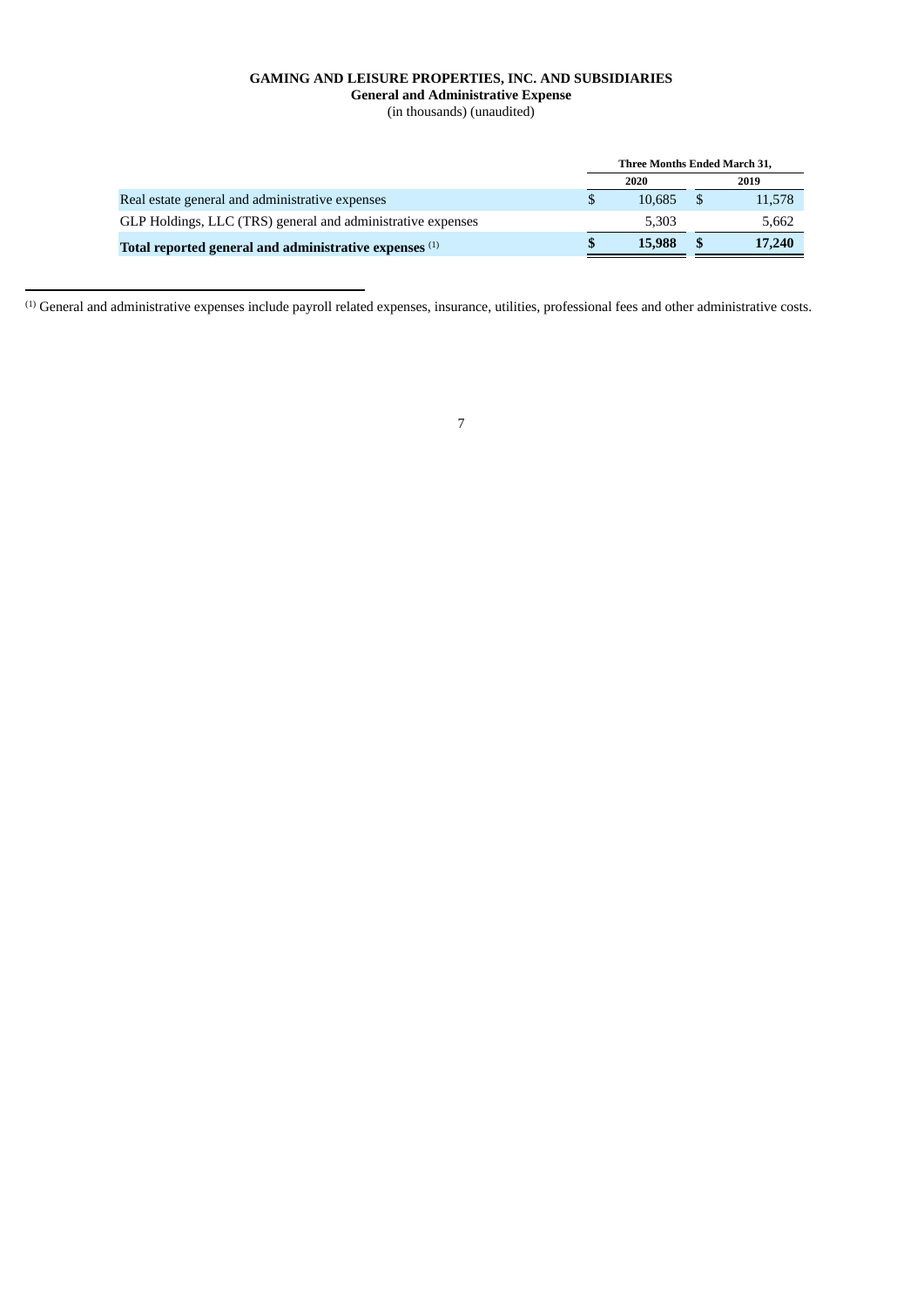# Reconciliation of Net income (GAAP) to FFO, FFO to AFFO, and AFFO to Adjusted EBITDA Gaming and Leisure Properties, Inc. and Subsidiaries **CONSOLIDATED**

(in thousands, except per share and share data) (unaudited)

|                                                                                       | <b>Three Months Ended March 31,</b> |             |              |             |  |
|---------------------------------------------------------------------------------------|-------------------------------------|-------------|--------------|-------------|--|
|                                                                                       |                                     | 2020        | 2019         |             |  |
| <b>Net income</b>                                                                     | $\mathbf{s}$                        | 96,894      | $\mathbf{s}$ | 93,010      |  |
| Losses from dispositions of property                                                  |                                     | 1           |              | 7           |  |
| Real estate depreciation                                                              |                                     | 54,279      |              | 55,675      |  |
| <b>Funds from operations</b>                                                          | \$                                  | 151,174     | \$           | 148,692     |  |
| Straight-line rent adjustments                                                        |                                     | 8,644       |              | 8,644       |  |
| Other depreciation <sup>(1)</sup>                                                     |                                     | 2,284       |              | 2,903       |  |
| Amortization of land rights                                                           |                                     | 3,020       |              | 3,090       |  |
| Amortization of debt issuance costs, bond premiums and original issuance<br>discounts |                                     | 2,770       |              | 2,891       |  |
| Stock based compensation                                                              |                                     | 4,235       |              | 4,325       |  |
| Losses on debt extinguishment                                                         |                                     | 17,329      |              |             |  |
| Loan impairment charges                                                               |                                     |             |              | 13,000      |  |
| Capital maintenance expenditures <sup>(2)</sup>                                       |                                     | (646)       |              | (530)       |  |
| <b>Adjusted funds from operations</b>                                                 | \$                                  | 188,810     | \$           | 183,015     |  |
| Interest, net                                                                         |                                     | 71,808      |              | 76,639      |  |
| Income tax expense                                                                    |                                     | 319         |              | 1,126       |  |
| Capital maintenance expenditures (2)                                                  |                                     | 646         |              | 530         |  |
| Amortization of debt issuance costs, bond premiums and original issuance<br>discounts |                                     | (2,770)     |              | (2,891)     |  |
| <b>Adjusted EBITDA</b>                                                                | \$                                  | 258,813     | \$           | 258,419     |  |
|                                                                                       |                                     |             |              |             |  |
| Net income, per diluted common share                                                  | \$                                  | 0.45        | \$           | 0.43        |  |
| FFO, per diluted common share                                                         | \$                                  | 0.70        | \$           | 0.69        |  |
| AFFO, per diluted common share                                                        | \$                                  | 0.88        | \$           | 0.85        |  |
|                                                                                       |                                     |             |              |             |  |
| Weighted average number of common shares outstanding                                  |                                     |             |              |             |  |
| <b>Diluted</b>                                                                        |                                     | 215,449,426 |              | 215,287,995 |  |

(1) Other depreciation includes both real estate and equipment depreciation from the Company's taxable REIT subsidiaries, as well as equipment depreciation from the REIT subsidiaries.

<sup>(2)</sup> Capital maintenance expenditures are expenditures to replace existing fixed assets with a useful life greater than one year that are obsolete, worn out or no longer cost effective to repair.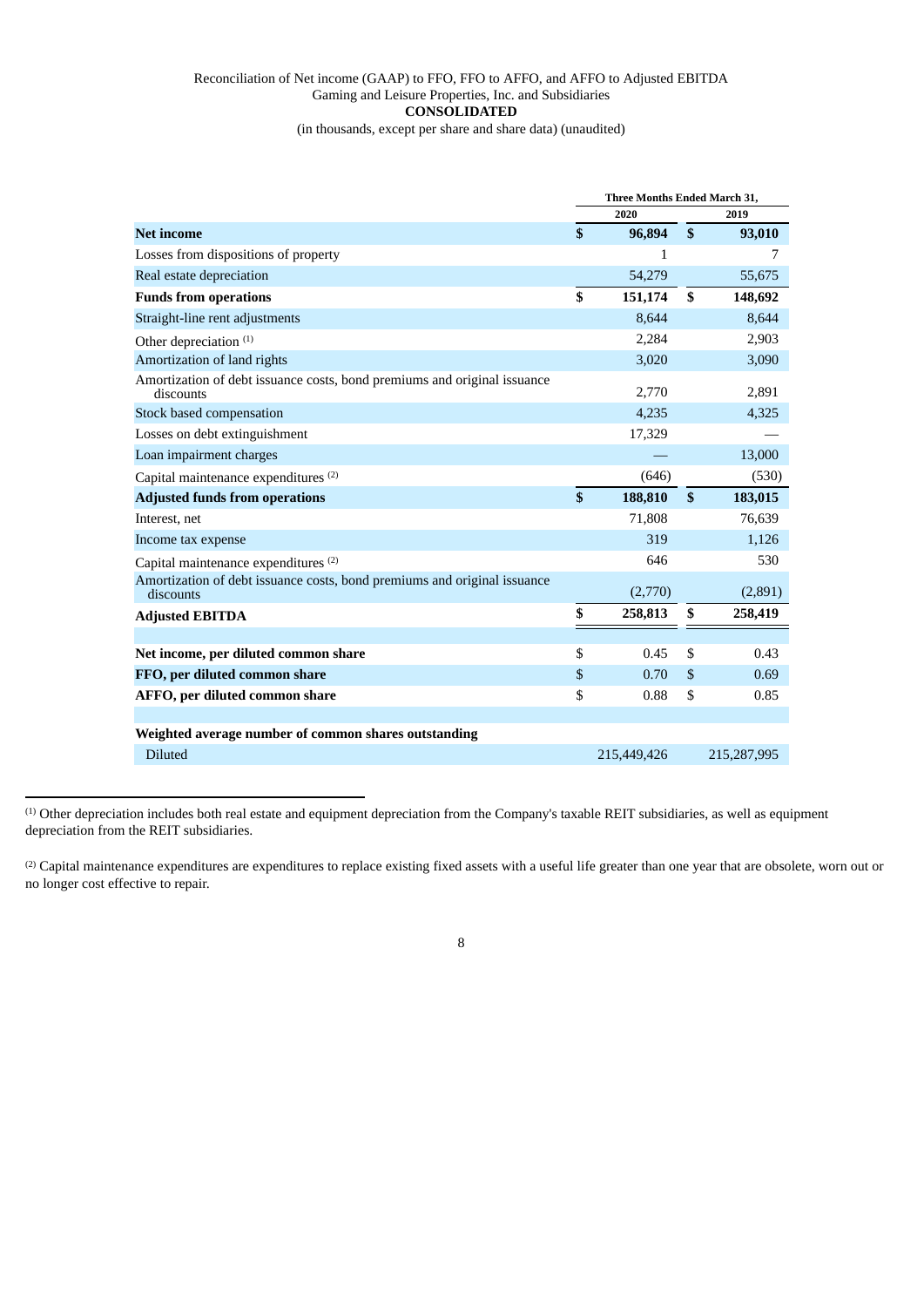# Reconciliation of Net income (GAAP) to FFO, FFO to AFFO, AFFO to Adjusted EBITDA and Adjusted EBITDA to Cash Net Operating Income Gaming and Leisure Properties, Inc. and Subsidiaries **REAL ESTATE and CORPORATE (REIT)** (in thousands) (unaudited)

|                                                                                       |               | Three Months Ended March 31, |              |         |  |  |
|---------------------------------------------------------------------------------------|---------------|------------------------------|--------------|---------|--|--|
|                                                                                       |               | 2020                         |              | 2019    |  |  |
| <b>Net income</b>                                                                     | \$            | 96,521                       | $\mathbf{s}$ | 90,763  |  |  |
| Losses from dispositions of property                                                  |               |                              |              | 7       |  |  |
| Real estate depreciation                                                              |               | 54,279                       |              | 55,675  |  |  |
| <b>Funds from operations</b>                                                          | \$            | 150,800                      | \$           | 146,445 |  |  |
| Straight-line rent adjustments                                                        |               | 8,644                        |              | 8,644   |  |  |
| Other depreciation <sup>(1)</sup>                                                     |               | 497                          |              | 500     |  |  |
| Amortization of land rights                                                           |               | 3,020                        |              | 3,090   |  |  |
| Amortization of debt issuance costs, bond premiums and original issuance<br>discounts |               | 2,770                        |              | 2,891   |  |  |
| Stock based compensation                                                              |               | 4,235                        |              | 4,325   |  |  |
| Losses on debt extinguishment                                                         |               | 17,329                       |              |         |  |  |
| Loan impairment charges                                                               |               |                              |              | 13,000  |  |  |
| Capital maintenance expenditures <sup>(2)</sup>                                       |               | (88)                         |              | (2)     |  |  |
| <b>Adjusted funds from operations</b>                                                 | $\mathbf{\$}$ | 187,207                      | $\mathbf{s}$ | 178,893 |  |  |
| Interest, net $(3)$                                                                   |               | 69,207                       |              | 74,038  |  |  |
| Income tax expense                                                                    |               | 127                          |              | 68      |  |  |
| Capital maintenance expenditures (2)                                                  |               | 88                           |              | 2       |  |  |
| Amortization of debt issuance costs, bond premiums and original issuance<br>discounts |               | (2,770)                      |              | (2,891) |  |  |
| <b>Adjusted EBITDA</b>                                                                | \$            | 253,859                      | \$           | 250,110 |  |  |
|                                                                                       |               | Three Months Ended March 31, |              |         |  |  |
|                                                                                       | 2020          |                              |              | 2019    |  |  |
| \$<br><b>Adjusted EBITDA</b>                                                          |               | \$<br>253,859                |              | 250,110 |  |  |

| Cash net operating income $(4)$                 | 260,309 | 257,356 |
|-------------------------------------------------|---------|---------|
| Losses from dispositions of property            |         |         |
| Stock based compensation                        | (4,235) | (4,325) |
| Real estate general and administrative expenses | 10,685  | 11,578  |
| Adjusted EBITDA                                 | 253,859 | 250,110 |

(1) Other depreciation includes both real estate and equipment depreciation from the Company's taxable REIT subsidiaries, as well as equipment depreciation from the REIT subsidiaries.

<sup>(2)</sup> Capital maintenance expenditures are expenditures to replace existing fixed assets with a useful life greater than one year that are obsolete, worn out or no longer cost effective to repair.

(3) Interest, net is net of intercompany interest eliminations of \$2.6 million for the three months ended March 31, 2020 and 2019, respectively.

(4) Cash net operating income is rental and other property income less cash property level expenses.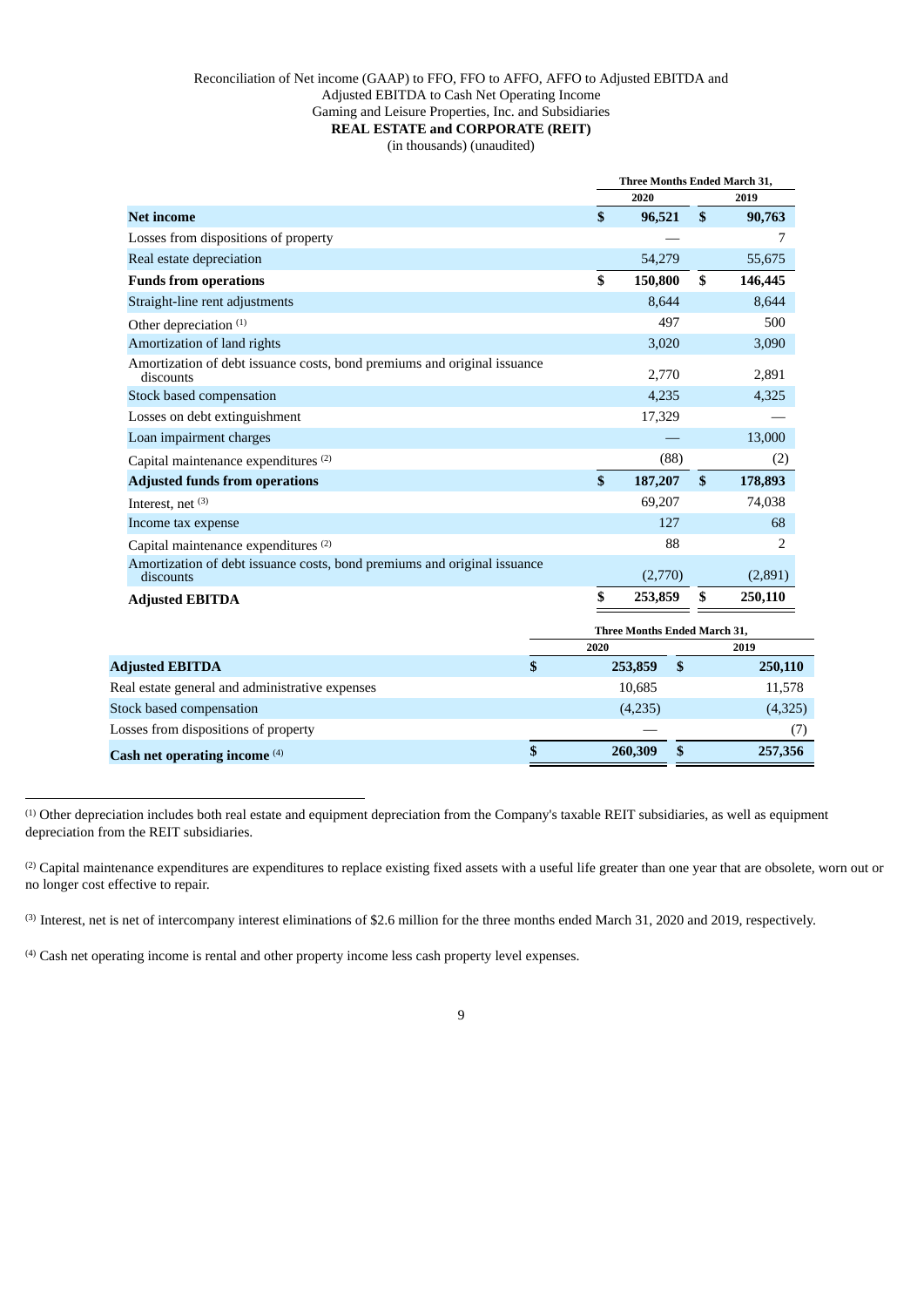# Reconciliation of Net income (GAAP) to FFO, FFO to AFFO, and AFFO to Adjusted EBITDA Gaming and Leisure Properties, Inc. and Subsidiaries **GLP HOLDINGS, LLC (TRS)**

(in thousands) (unaudited)

|                                                                                    |              | <b>Three Months Ended</b><br>March 31. |              |       |
|------------------------------------------------------------------------------------|--------------|----------------------------------------|--------------|-------|
|                                                                                    |              | 2020                                   |              | 2019  |
| <b>Net income</b>                                                                  | \$           | 373                                    | \$           | 2,247 |
| Losses from dispositions of property                                               |              | 1                                      |              |       |
| Real estate depreciation                                                           |              |                                        |              |       |
| <b>Funds from operations</b>                                                       | \$           | 374                                    | \$           | 2,247 |
| Straight-line rent adjustments                                                     |              |                                        |              |       |
| Other depreciation <sup>(1)</sup>                                                  |              | 1,787                                  |              | 2,403 |
| Amortization of land rights                                                        |              |                                        |              |       |
| Amortization of debt issuance costs, bond premiums and original issuance discounts |              |                                        |              |       |
| Stock based compensation                                                           |              |                                        |              |       |
| Losses on debt extinguishment                                                      |              |                                        |              |       |
| Loan impairment charges                                                            |              |                                        |              |       |
| Capital maintenance expenditures <sup>(2)</sup>                                    |              | (558)                                  |              | (528) |
| <b>Adjusted funds from operations</b>                                              | $\mathbf{s}$ | 1,603                                  | $\mathbf{s}$ | 4,122 |
| Interest, net                                                                      |              | 2,601                                  |              | 2,601 |
| Income tax expense                                                                 |              | 192                                    |              | 1,058 |
| Capital maintenance expenditures (2)                                               |              | 558                                    |              | 528   |
| Amortization of debt issuance costs, bond premiums and original issuance discounts |              |                                        |              |       |
| <b>Adjusted EBITDA</b>                                                             | \$           | 4,954                                  |              | 8,309 |
|                                                                                    |              |                                        |              |       |

(1) Other depreciation includes both real estate and equipment depreciation from the Company's taxable REIT subsidiaries, as well as equipment depreciation from the REIT subsidiaries.

<sup>(2)</sup> Capital maintenance expenditures are expenditures to replace existing fixed assets with a useful life greater than one year that are obsolete, worn out or no longer cost effective to repair.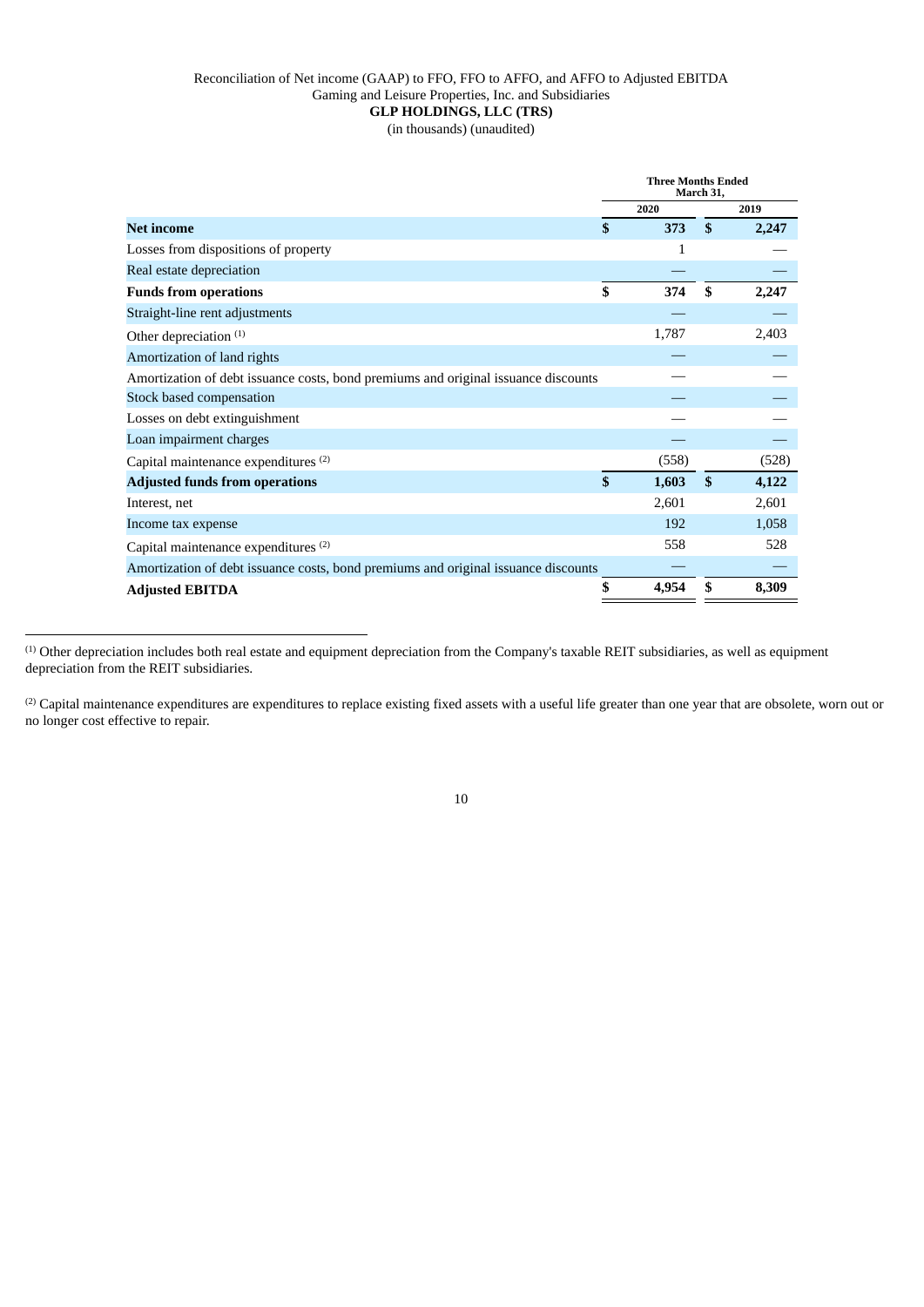# **` `Gaming and Leisure Properties, Inc. and Subsidiaries Consolidated Balance Sheets** (in thousands, except share and per share data)

|                                                                                                                                                                                   |              | <b>March 31, 2020</b> |    | <b>December 31, 2019</b> |
|-----------------------------------------------------------------------------------------------------------------------------------------------------------------------------------|--------------|-----------------------|----|--------------------------|
| <b>Assets</b>                                                                                                                                                                     |              |                       |    |                          |
| Real estate investments, net                                                                                                                                                      | \$           | 7,046,276             | \$ | 7,100,555                |
| Property and equipment, used in operations, net                                                                                                                                   |              | 92,443                |    | 94,080                   |
| Real estate loans                                                                                                                                                                 |              | 303,684               |    | 303,684                  |
| Right-of-use assets and land rights, net                                                                                                                                          |              | 835,027               |    | 838,734                  |
| Cash and cash equivalents                                                                                                                                                         |              | 559,545               |    | 26,823                   |
| Prepaid expenses                                                                                                                                                                  |              | 4,544                 |    | 4,228                    |
| Goodwill                                                                                                                                                                          |              | 16,067                |    | 16,067                   |
| Other intangible assets                                                                                                                                                           |              | 9,577                 |    | 9,577                    |
| Deferred tax assets                                                                                                                                                               |              | 5,529                 |    | 6,056                    |
| Other assets                                                                                                                                                                      |              | 26,469                |    | 34,494                   |
| <b>Total assets</b>                                                                                                                                                               | \$           | 8,899,161             | \$ | 8,434,298                |
|                                                                                                                                                                                   |              |                       |    |                          |
| <b>Liabilities</b>                                                                                                                                                                |              |                       |    |                          |
| Accounts payable                                                                                                                                                                  | $\mathbb{S}$ | 339                   | \$ | 1,006                    |
| Accrued expenses                                                                                                                                                                  |              | 5,998                 |    | 6,239                    |
| <b>Accrued</b> interest                                                                                                                                                           |              | 77,564                |    | 60,695                   |
| Accrued salaries and wages                                                                                                                                                        |              | 3,154                 |    | 13,821                   |
| Gaming, property, and other taxes                                                                                                                                                 |              | 810                   |    | 944                      |
| Lease liabilities                                                                                                                                                                 |              | 183,298               |    | 183,971                  |
| Long-term debt, net of unamortized debt issuance costs, bond premiums and original issuance discounts                                                                             |              | 6,255,714             |    | 5,737,962                |
| Deferred rental revenue                                                                                                                                                           |              | 337,129               |    | 328,485                  |
| Deferred tax liabilities                                                                                                                                                          |              | 332                   |    | 279                      |
| Other liabilities                                                                                                                                                                 |              | 22,518                |    | 26,651                   |
| <b>Total liabilities</b>                                                                                                                                                          |              | 6,886,856             |    | 6,360,053                |
| <b>Shareholders' equity</b>                                                                                                                                                       |              |                       |    |                          |
| Preferred stock (\$.01 par value, 50,000,000 shares authorized, no shares issued or outstanding at March 31,<br>2020 and December 31, 2019)                                       |              |                       |    |                          |
| Common stock (\$.01 par value, 500,000,000 shares authorized, 215,107,229 and 214,694,165 shares issued<br>and outstanding at March 31, 2020 and December 31, 2019, respectively) |              | 2,151                 |    | 2,147                    |
| Additional paid-in capital                                                                                                                                                        |              | 3,951,341             |    | 3,959,383                |
| Accumulated deficit                                                                                                                                                               |              | (1,941,187)           |    | (1,887,285)              |
| Total shareholders' equity                                                                                                                                                        |              | 2,012,305             |    | 2,074,245                |
| Total liabilities and shareholders' equity                                                                                                                                        | \$           | 8,899,161             | \$ | 8,434,298                |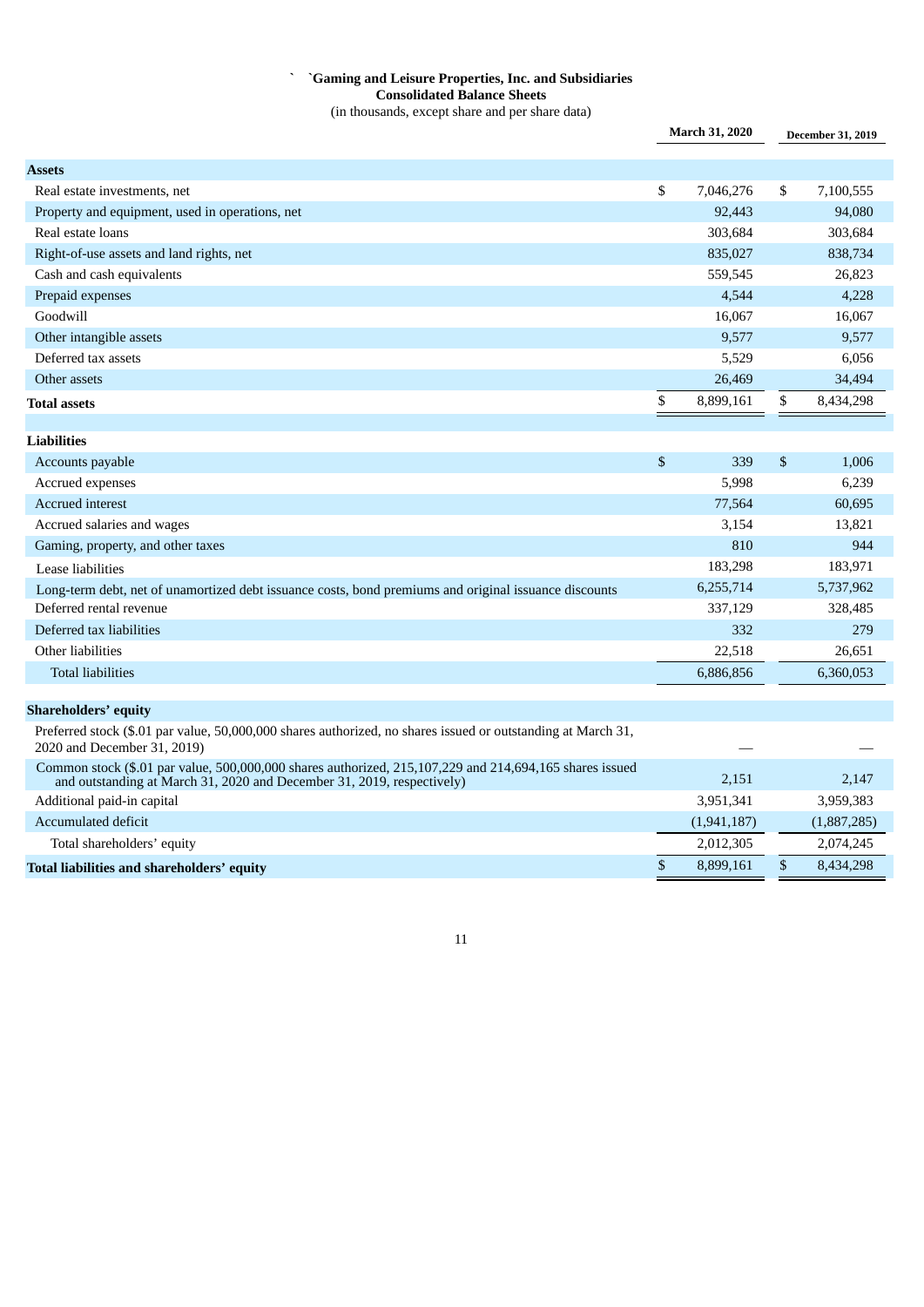# **Debt Capitalization**

The Company had \$559.5 million of unrestricted cash and \$6.3 billion in total debt at March 31, 2020. The Company's debt structure as of March 31, 2020 was as follows:

# **As of March 31, 2020**

|                                                                                                                | <b>Years to Maturity</b> | <b>Interest Rate</b> | <b>Balance</b>  |  |
|----------------------------------------------------------------------------------------------------------------|--------------------------|----------------------|-----------------|--|
|                                                                                                                |                          |                      | (in thousands)  |  |
| Unsecured \$1,175 Million Revolver Due May 2023 <sup>(1)</sup>                                                 | 3.1                      | 2.436%               | \$<br>1,174,600 |  |
| Unsecured Term Loan A-1 Due April 2021 <sup>(1)</sup>                                                          | 1.1                      | 3.015%               | 449,000         |  |
| Senior Unsecured Notes Due November 2023                                                                       | 3.6                      | 5.375%               | 500,000         |  |
| Senior Unsecured Notes Due September 2024                                                                      | 4.4                      | 3.350%               | 400,000         |  |
| Senior Unsecured Notes Due June 2025                                                                           | 5.2                      | 5.250%               | 850,000         |  |
| Senior Unsecured Notes Due April 2026                                                                          | 6.0                      | 5.375%               | 975,000         |  |
| Senior Unsecured Notes Due June 2028                                                                           | 8.2                      | 5.750%               | 500,000         |  |
| Senior Unsecured Notes Due January 2029                                                                        | 8.8                      | 5.300%               | 750,000         |  |
| Senior Unsecured Notes Due January 2030                                                                        | 9.8                      | 4.000%               | 700,000         |  |
| Finance lease liability                                                                                        | 6.4                      | 4.780%               | 958             |  |
| <b>Total long-term debt</b>                                                                                    |                          |                      | \$<br>6,299,558 |  |
| Less: unamortized debt issuance costs, bond premiums and original<br>issuance discounts                        |                          |                      | (43, 844)       |  |
| Total long-term debt, net of unamortized debt issuance costs, bond<br>premiums and original issuance discounts |                          |                      | 6,255,714       |  |
| Weighted average                                                                                               | 5.6                      | 4.381%               |                 |  |

 $(1)$  The rate on the term loan facility and revolver is LIBOR plus 1.50%.

(2) Total debt net of cash totaled \$5.70 billion at March 31, 2020.

# **Rating Agency Update - Issue Rating**

| <b>Rating Agency</b> | Rating |
|----------------------|--------|
| Standard & Poor's    | BBB-   |
| Fitch                | BBB-   |
| Moody's              | Ba1    |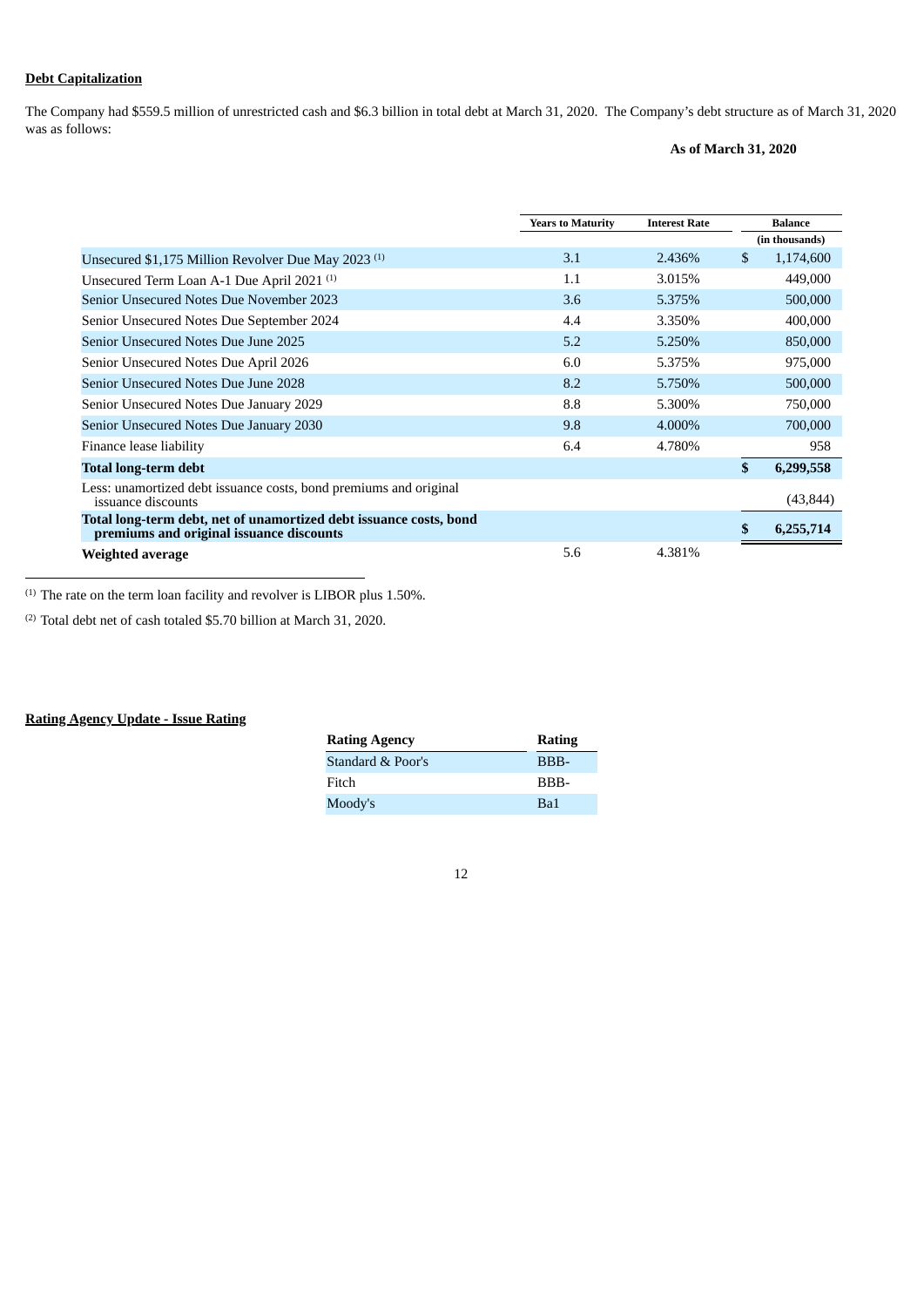# **Properties**

| <b>Description</b>                                    | Location                | <b>Date Acquired</b> | Tenant/Operator     |
|-------------------------------------------------------|-------------------------|----------------------|---------------------|
| <b>PENN Master Lease (19 Properties)</b>              |                         |                      |                     |
| Hollywood Casino Lawrenceburg                         | Lawrenceburg, IN        | 11/1/2013            | <b>PENN</b>         |
| <b>Hollywood Casino Aurora</b>                        | Aurora, IL              | 11/1/2013            | <b>PENN</b>         |
| Hollywood Casino Joliet                               | Joliet, IL              | 11/1/2013            | <b>PENN</b>         |
| <b>Argosy Casino Alton</b>                            | Alton, IL               | 11/1/2013            | <b>PENN</b>         |
| Hollywood Casino Toledo                               | Toledo, OH              | 11/1/2013            | <b>PENN</b>         |
| <b>Hollywood Casino Columbus</b>                      | Columbus, OH            | 11/1/2013            | <b>PENN</b>         |
| Hollywood Casino at Charles Town Races                | Charles Town, WV        | 11/1/2013            | <b>PENN</b>         |
| Hollywood Casino at Penn National Race Course         | Grantville, PA          | 11/1/2013            | <b>PENN</b>         |
| M Resort                                              | Henderson, NV           | 11/1/2013            | <b>PENN</b>         |
| <b>Hollywood Casino Bangor</b>                        | Bangor, ME              | 11/1/2013            | <b>PENN</b>         |
| Zia Park Casino                                       | Hobbs, NM               | 11/1/2013            | <b>PENN</b>         |
| <b>Hollywood Casino Gulf Coast</b>                    | Bay St. Louis, MS       | 11/1/2013            | <b>PENN</b>         |
| Argosy Casino Riverside                               | Riverside, MO           | 11/1/2013            | <b>PENN</b>         |
| Hollywood Casino Tunica                               | Tunica, MS              | 11/1/2013            | <b>PENN</b>         |
| <b>Boomtown Biloxi</b>                                | Biloxi, MS              | 11/1/2013            | <b>PENN</b>         |
| Hollywood Casino St. Louis                            | Maryland Heights, MO    | 11/1/2013            | <b>PENN</b>         |
| Hollywood Gaming Casino at Dayton Raceway             | Dayton, OH              | 11/1/2013            | <b>PENN</b>         |
| Hollywood Gaming Casino at Mahoning Valley Race Track | Youngstown, OH          | 11/1/2013            | <b>PENN</b>         |
| 1st Jackpot Casino                                    | Tunica, MS              | 5/1/2017             | <b>PENN</b>         |
| <b>Amended Pinnacle Master Lease (12 Properties)</b>  |                         |                      |                     |
| Ameristar Black Hawk                                  | Black Hawk, CO          | 4/28/2016            | <b>PENN</b>         |
| Ameristar East Chicago                                | East Chicago, IN        | 4/28/2016            | <b>PENN</b>         |
| <b>Ameristar Council Bluffs</b>                       | Council Bluffs, IA      | 4/28/2016            | <b>PENN</b>         |
| L'Auberge Baton Rouge                                 | Baton Rouge, LA         | 4/28/2016            | <b>PENN</b>         |
| <b>Boomtown Bossier City</b>                          | <b>Bossier City, LA</b> | 4/28/2016            | <b>PENN</b>         |
| L'Auberge Lake Charles                                | Lake Charles, LA        | 4/28/2016            | <b>PENN</b>         |
| <b>Boomtown New Orleans</b>                           | New Orleans, LA         | 4/28/2016            | <b>PENN</b>         |
| Ameristar Vicksburg                                   | Vicksburg, MS           | 4/28/2016            | <b>PENN</b>         |
| River City Casino & Hotel                             | St. Louis, MO           | 4/28/2016            | <b>PENN</b>         |
| Jackpot Properties (Cactus Petes and Horseshu)        | Jackpot, NV             | 4/28/2016            | <b>PENN</b>         |
| Plainridge Park Casino                                | Plainridge, MA          | 10/15/2018           | <b>PENN</b>         |
| <b>ERI Master Lease (5 Properties)</b>                |                         |                      |                     |
| Tropicana Atlantic City                               | Atlantic City, NJ       | 10/1/2018            | ERI                 |
| Tropicana Evansville                                  | Evansville, IN          | 10/1/2018            | ERI                 |
| Tropicana Laughlin                                    | Laughlin, NV            | 10/1/2018            | ERI                 |
| <b>Trop Casino Greenville</b>                         | Greenville, MS          | 10/1/2018            | ERI                 |
| Belle of Baton Rouge                                  | Baton Rouge, LA         | 10/1/2018            | ERI                 |
| <b>BYD Master Lease (3 Properties)</b>                |                         |                      |                     |
| <b>Belterra Casino Resort</b>                         | Florence, IN            | 4/28/2016            | <b>BYD</b>          |
| <b>Ameristar Kansas City</b>                          | Kansas City, MO         | 4/28/2016            | <b>BYD</b>          |
| Ameristar St. Charles                                 | St. Charles, MO         | 4/28/2016            | <b>BYD</b>          |
| <b>Single Asset Leases</b>                            |                         |                      |                     |
| The Meadows Racetrack and Casino                      | Washington, PA          | 9/9/2016             | <b>PENN</b>         |
| <b>Casino Queen</b>                                   | East St. Louis, IL      | 1/23/2014            | <b>Casino Queen</b> |
| <b>Financed Property</b>                              |                         |                      |                     |
| Belterra Park Gaming & Entertainment Center           | Cincinnati, OH          | N/A                  | <b>BYD</b>          |
| <b>TRS Properties</b>                                 |                         |                      |                     |
| Hollywood Casino Baton Rouge                          | Baton Rouge, LA         | 11/1/2013            | <b>GLPI</b>         |
| Hollywood Casino Perryville                           | Perryville, MD          | 11/1/2013            | <b>GLPI</b>         |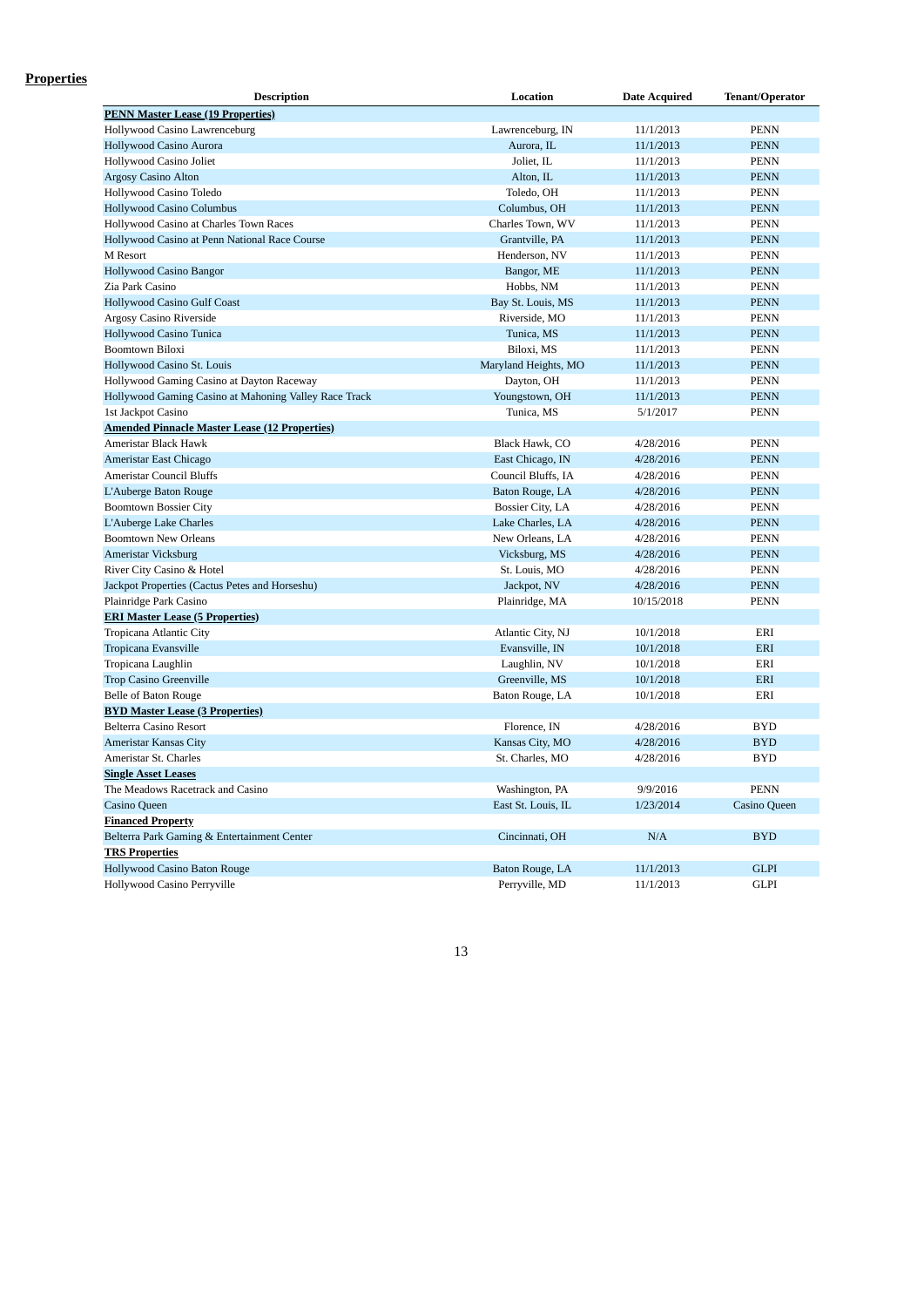# **Lease and Loan Information**

|                                                    |                          | <b>Master Leases</b>                                   |                                    |                         | <b>Single Asset Leases</b>     |                           |
|----------------------------------------------------|--------------------------|--------------------------------------------------------|------------------------------------|-------------------------|--------------------------------|---------------------------|
|                                                    | <b>PENN Master Lease</b> | <b>PENN Amended</b><br><b>Pinnacle Master</b><br>Lease | <b>ERI Master</b><br>Lease         | <b>BYD Master Lease</b> | <b>PENN-Meadows</b><br>Lease   | <b>Casino Queen Lease</b> |
| <b>Property Count</b>                              | 19                       | 12                                                     | 5                                  | 3                       |                                |                           |
| Number of States Represented                       | 10                       | 8                                                      | 5                                  | $\overline{2}$          | $\overline{1}$                 | $\overline{1}$            |
| Commencement Date                                  | 11/1/2013                | 4/28/2016                                              | 10/1/2018                          | 10/15/2018              | 9/9/2016                       | 1/23/2014                 |
| <b>Initial Term</b>                                | 15                       | 10                                                     | 15                                 | 10                      | 10                             | 15                        |
| Renewal Terms                                      | 20 (4x5 years)           | 25 (5x5 years)                                         | $20(4x5 \text{ years})$            | 25 (5x5 years)          | 19 (3x5years, 1x4<br>years)    | $20(4x5 \text{ years})$   |
| <b>Corporate Guarantee</b>                         | Yes                      | Yes                                                    | Yes                                | N <sub>o</sub>          | Yes                            | N <sub>o</sub>            |
| Master Lease with Cross Collateralization          | Yes                      | Yes                                                    | Yes                                | Yes                     | N <sub>o</sub>                 | N <sub>0</sub>            |
| <b>Technical Default Landlord Protection</b>       | Yes                      | Yes                                                    | Yes                                | Yes                     | Yes                            | Yes                       |
| Default Adjusted Revenue to Rent Coverage          | 1.1                      | 1.2                                                    | 1.2                                | 1.4                     | 1.2                            | 1.4                       |
| <b>Competitive Radius Landlord Protection</b>      | Yes                      | Yes                                                    | Yes                                | Yes                     | Yes                            | Yes                       |
| <b>Escalator Details</b>                           |                          |                                                        |                                    |                         |                                |                           |
| Yearly Base Rent Escalator Maximum                 | 2%                       | 2%                                                     | 2%                                 | 2%                      | $5\%$ (1)                      | 2%                        |
| Coverage as of Tenants' latest Earnings Report (2) | 1.93                     | 1.77                                                   | 1.96                               | 1.94                    | 1.97                           | 1.28                      |
| Minimum Escalator Coverage Governor                | 1.8                      | 1.8                                                    | 1.2(3)                             | 1.8                     | 2.0                            | 1.8                       |
| Yearly Anniversary for Realization                 | November 2020            | May 2020                                               | October 2020                       | May 2020                | October 2020                   | February 2020             |
| <b>Percentage Rent Reset Details</b>               |                          |                                                        |                                    |                         |                                |                           |
| <b>Reset Frequency</b>                             | 5 years                  | 2 years                                                | 2 years                            | 2 years                 | 2 years                        | 5 years                   |
| <b>Next Reset</b>                                  | November 2023            | May 2020                                               | October 2020                       | <b>May 2020</b>         | October 2020                   | February 2024             |
|                                                    |                          | <b>Loans Receivable</b>                                |                                    |                         |                                |                           |
|                                                    |                          |                                                        | <b>BYD</b> (Belterra) (4)          |                         | <b>ERI</b> (Lumière Place) (5) |                           |
| <b>Property Count</b>                              |                          |                                                        | $\mathbf{1}$                       | $\mathbf{1}$            |                                |                           |
| <b>Commencement Date</b>                           |                          |                                                        | 10/15/2018                         | 10/1/2018               |                                |                           |
| <b>Current Interest Rate</b>                       |                          |                                                        | 11.20%                             | 9.27%                   |                                |                           |
| <b>Credit Enhancement</b>                          |                          |                                                        | Guarantee from Master Lease Entity | Corporate Guarantee     |                                |                           |

Meadows yearly escalator is 5% until a breakpoint when it resets to 2%.

Information with respect to our tenants' rent coverage was provided by our tenants as of December 31, 2019. GLPI has not independently verified the accuracy of the tenants' information and therefore makes no representation as to the accuracy of such information.

ERI escalator governor is 1.2x for the initial 5 years and then 1.8x in subsequent years.

The Belterra Park mortgage is supported by the BYD Master Lease subsidiaries and its terms are consistent with the BYD Master Lease.

The ERI loan bears interest at a rate equal to (i) 9.09% until October 1, 2019 and (ii) 9.27% until its maturity. On the one-year anniversary of the ERI loan, the mortgage evidenced by a deed of trust on the Lumière Place property terminated and the loan became unsecured and will remain unsecured until its final maturity on the two-year anniversary of the closing. The parties anticipate that the ERI loan will be fully repaid on or prior to maturity by way of substitution of one or more additional ERI properties acceptable to ERI and the Company, which will be transferred to the Company and added to the ERI Master Lease.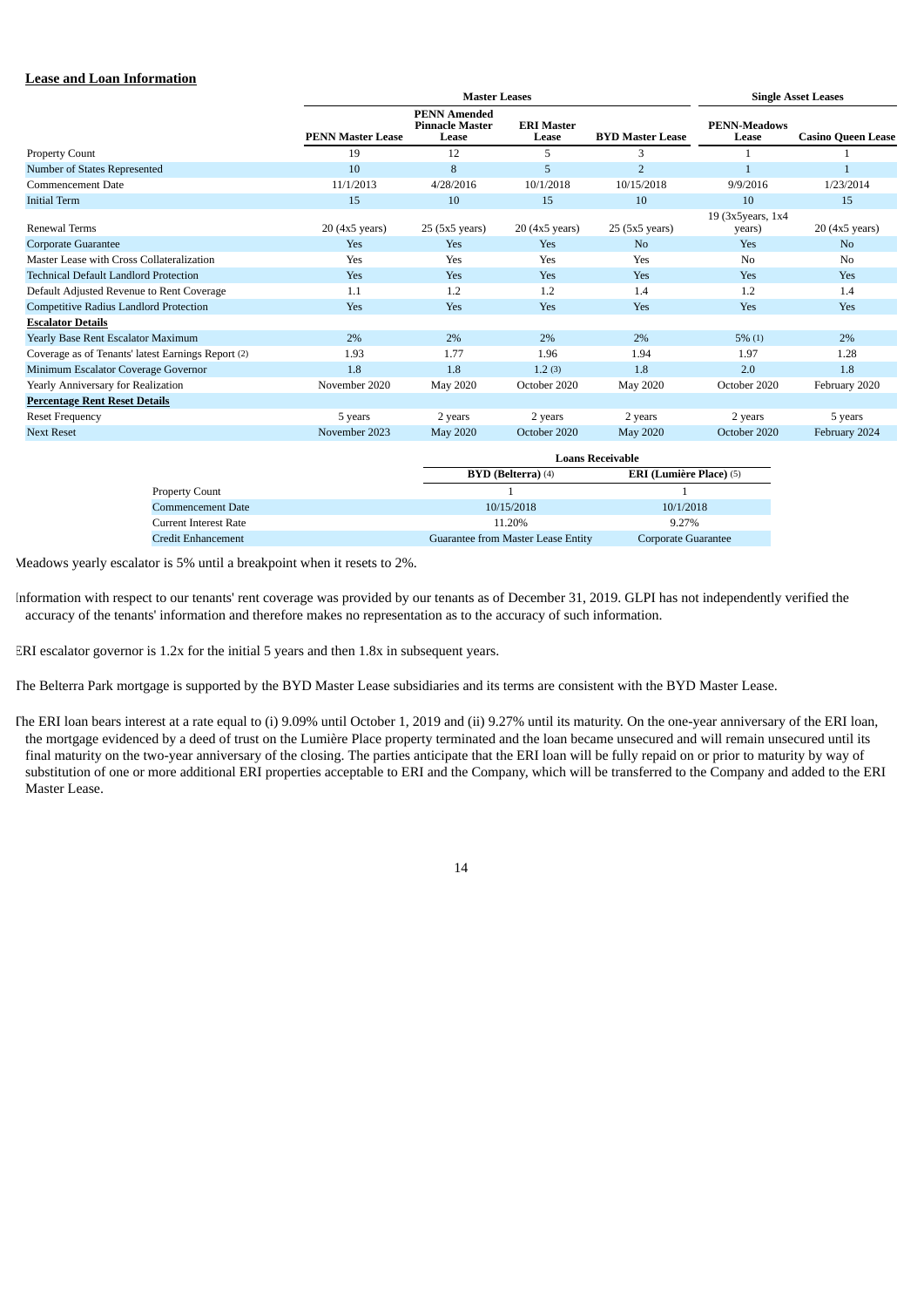### **Disclosure Regarding Non-GAAP Financial Measures**

FFO, FFO per diluted common share, AFFO, AFFO per diluted common share, Adjusted EBITDA and Cash NOI, which are detailed in the reconciliation tables that accompany this release, are used by the Company as performance measures for benchmarking against the Company's peers and as internal measures of business operating performance, which is used for a bonus metric. The Company believes FFO, FFO per diluted common share, AFFO, AFFO per diluted common share, Adjusted EBITDA and Cash NOI provide a meaningful perspective of the underlying operating performance of the Company's current business. This is especially true since these measures exclude real estate depreciation and we believe that real estate values fluctuate based on market conditions rather than depreciating in value ratably on a straight-line basis over time. Cash NOI is rental and other property income less cash property level expenses. Cash NOI excludes depreciation, the amortization of land rights, real estate general and administrative expenses, other non-routine costs and the impact of certain generally accepted accounting principles ("GAAP") adjustments to rental revenue, such as straight-line rent adjustments and non-cash ground lease income and expense. It is management's view that Cash NOI is a performance measure used to evaluate the operating performance of the Company's real estate operations and provides investors relevant and useful information because it reflects only income and operating expense items that are incurred at the property level and presents them on an unleveraged basis.

FFO, FFO per diluted common share, AFFO, AFFO per diluted common share, Adjusted EBITDA and Cash NOI are non-GAAP financial measures, that are considered supplemental measures for the real estate industry and a supplement to GAAP measures. NAREIT defines FFO as net income (computed in accordance with GAAP), excluding (gains) or losses from sales of property and real estate depreciation. We have defined AFFO as FFO excluding stock based compensation expense, the amortization of debt issuance costs, bond premiums and original issuance discounts, other depreciation, the amortization of land rights, straight-line rent adjustments, losses on debt extinguishment, retirement costs and goodwill and loan impairment charges, reduced by capital maintenance expenditures. We have defined Adjusted EBITDA as net income excluding interest, taxes on income, depreciation, (gains) or losses from sales of property, stock based compensation expense, straight-line rent adjustments, the amortization of land rights, losses on debt extinguishment, retirement costs, and goodwill and loan impairment charges. Finally, we have defined Cash NOI as Adjusted EBITDA for the REIT excluding real estate general and administrative expenses and including stock based compensation expense and (gains) or losses from sales of property.

FFO, FFO per diluted common share, AFFO, AFFO per diluted common share, Adjusted EBITDA and Cash NOI are not recognized terms under GAAP. These non-GAAP financial measures: (i) do not represent cash flow from operations as defined by GAAP; (ii) should not be considered as an alternative to net income as a measure of operating performance or to cash flows from operating, investing and financing activities; and (iii) are not alternatives to cash flow as a measure of liquidity. In addition, these measures should not be viewed as an indication of our ability to fund all of our cash needs, including to make cash distributions to our shareholders, to fund capital improvements, or to make interest payments on our indebtedness. Investors are also cautioned that FFO, FFO per share, AFFO, AFFO per share, Adjusted EBITDA and Cash NOI, as presented, may not be comparable to similarly titled measures reported by other real estate companies, including REITs due to the fact that not all real estate companies use the same definitions. Our presentation of these measures does not replace the presentation of our financial results in accordance with GAAP.

#### **About Gaming and Leisure Properties**

GLPI is engaged in the business of acquiring, financing, and owning real estate property to be leased to gaming operators in triple-net lease arrangements, pursuant to which the tenant is responsible for all facility maintenance, insurance required in connection with the leased properties and the business conducted on the leased properties, taxes levied on or with respect to the leased properties and all utilities and other services necessary or appropriate for the leased properties and the business conducted on the leased properties.

#### **Forward-Looking Statements**

This press release includes "forward-looking statements" within the meaning of Section 27A of the Securities Act and Section 21E of the Securities Exchange Act of 1934, as amended, including our expectations regarding our receipt of rent payments in future periods, the impact of future transactions and expected 2020 dividend payments. Forward-looking statements can be identified by the use of forward-looking terminology such as "expects," "believes," "estimates," "intends," "may," "will," "should" or "anticipates" or the negative or other variation of these or similar words, or by discussions of future events, strategies or risks and uncertainties. Such forward looking statements are inherently subject to risks, uncertainties and assumptions about GLPI and its subsidiaries, including risks related to the following: the effect of pandemics such as COVID-19 on GLPI as a result of the impact of such pandemics on the business operations of GLPI's tenants and their continued ability to pay rent in a timely manner or at all; GLPI's ability to successfully consummate the announced transactions with PENN, including the ability of the parties to satisfy the various conditions to closing, including receipt of all required